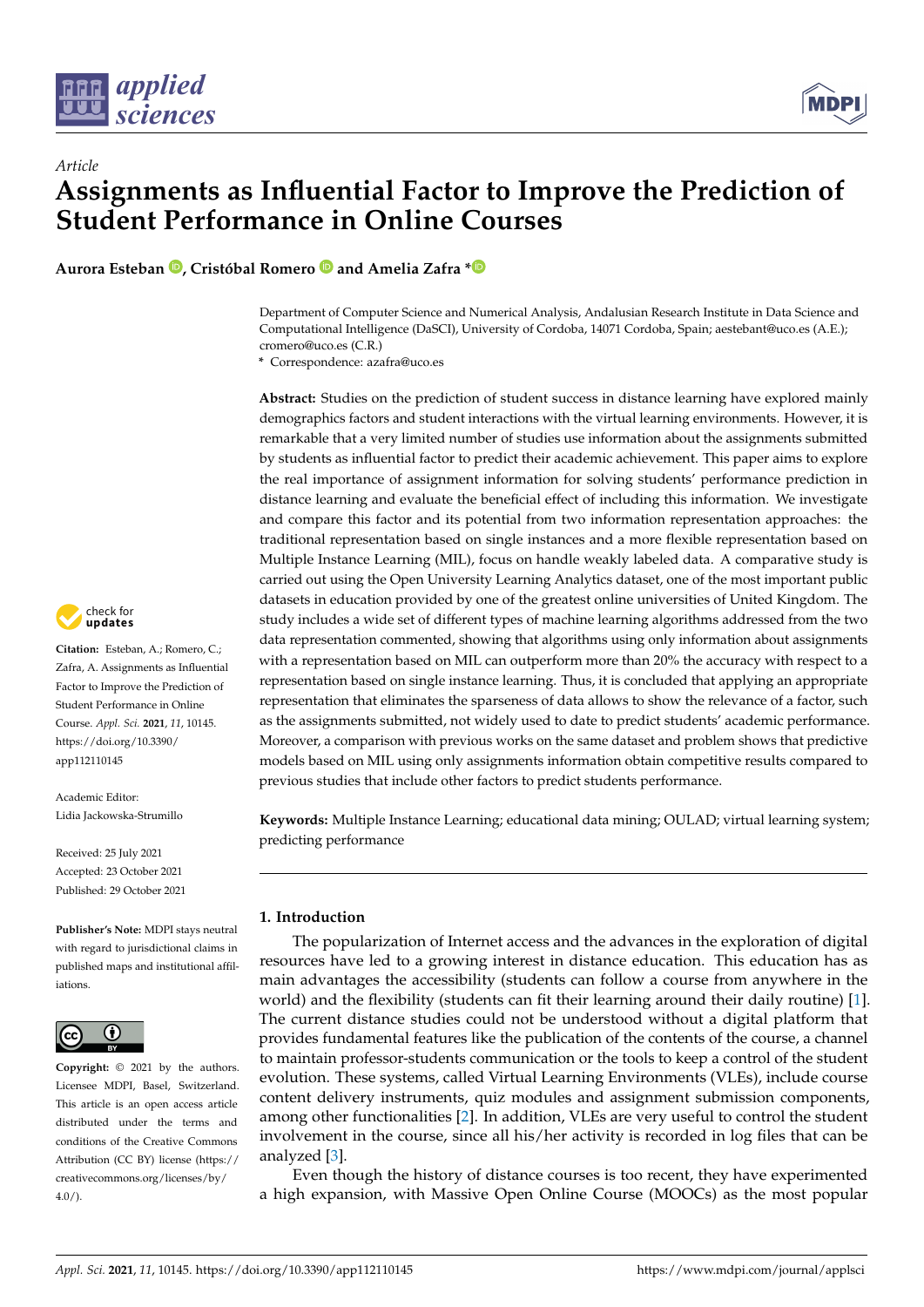example. This new format is opening a widespread investigation, due to its differences with respect to traditional face-to-face higher education. Among these features, an open environment regardless of the location of students stands out, as well as a higher number of enrollments [\[4\]](#page-22-1). This also implies an important growth in the number of dropouts and academic failures [\[5\]](#page-22-2). In this context, the prediction of student success according to their work collected by VLE's system has become an essential task to be able to discover the main features that describe to the students that pass satisfactorily a course. Thus, some works analyze the impact of the chosen learning platform [\[6](#page-22-3)[,7\]](#page-22-4), others study the effectiveness of the student-instructor interaction in this engagement [\[8\]](#page-22-5), while other works have focused on the dynamic adaptation of the e-learning system to the current level of knowledge of each student, based on the interaction with the exercises of the course [\[9\]](#page-22-6) or prior knowledge and other social factors of students [\[10\]](#page-22-7).

In this context, this work explores a little used factor to predict student success in distance learning analyzing how this information should be treated to extract all its potential. Specifically, the factor proposed is assignment information, understood as the tasks submitted by the students throughout the online course. The use of information about assignments is not extended as essential factor to determine the students' performance  $[1,4,11]$  $[1,4,11]$  $[1,4,11]$ . Preliminary, it could be estimated that delivered assignments may help predict the student performance more effectively than the number of accesses or clicks on the course resources, that it is the most used factor. Probably, the lower use of assignments information may be due to a combination of the little number of users who complete assignments, in relation to the total enrollments, and the substantial variation across courses in the assignments scheduled. In this context, our work proposes to use assignments information from a flexible data representation perspective based on Multiple Instance Learning (MIL). This learning framework introduced by Dietterich et al. [\[12\]](#page-22-9) is considered an extension of supervised traditional learning focused on weakly labeled data. MIL could make a better use of the information provided by submitted assignments to predict the impact of students' achievement.

In the field of educational data mining there are not many public datasets due to the sensitivity of the data being worked with. This makes it difficult to compare different proposals since the data used by each study are usually so different to be compared. In this context, it is of great relevance the Open University Learning Analytics Dataset (OULAD) [\[13\]](#page-22-10) availability, one of the few existing public datasets in the field. OULAD collects a large number of student data from an important distance university during two academic years, including demographic data, student interactions with the VLE and assignments submitted. Many works have used it to predict students' performance but mainly centered in clicks activity, as it is discussed in related work section. This work uses OULAD to obtain assignments information, adapt the representation to the MIL paradigm and store it in ARFF format to work with a popular framework for data mining called Weka. Thus, following the open access philosophy, these files have been made public online for the scientific community that wants to continue the line of this study.

Summarizing, this work carries out an exhaustive study to determine the relevance that information about assignments has to predict the student's performance. Specifically, this work addresses the following research questions:

- 1. How should the information about assignments be represented? Previous works in distance learning use a classical representation based on single instances. However, each course has different type and number of assignments, and these are submitted by few students, which suggests a high sparsity in the data. Representation should be adapted to this environment so that machine learning algorithms can perform well. We propose to use an optimized representation based on MIL able to adapt to the specific information available for each student.
- 2. Are machine learning algorithms affected by the way that assignments are represented? It is analyzed a wide set of machine learning algorithms using two different representations of assignments information: representation based on single instances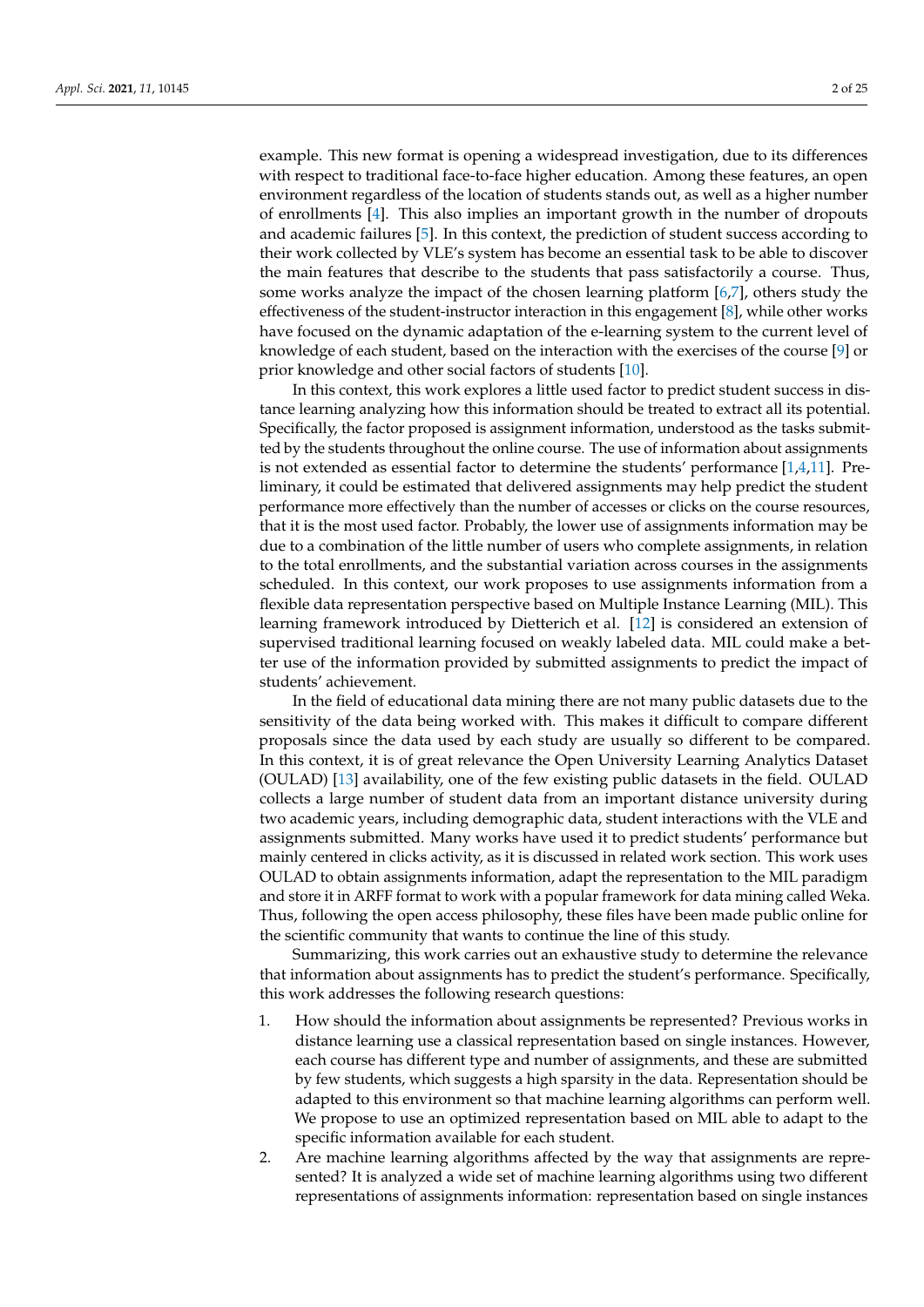(it is used in previous studies) and based on MIL (the representation that it has been proposed in the previous step). A significant performance difference between the same algorithms using both representations shows the relevance of an appropriate representation so that assignments can be considered a very influential factor for predicting students' performance.

3. Is information about assignments a relevant feature to predict the student performance? The accuracy in predicting student performance using MIL is compared with previous studies that use different factors such as demographic features and interactions on VLEs to address the same problem. Algorithms using only information about submitted assignments reach competitive results achieving better accuracy in relation to the previous works that predict academic performance using other factors provided in the same dataset. This justifies the relevance of assignments to predict students' performance, if it is represented appropriately.

This paper is organized in following sections. Section [2](#page-2-0) presents a briefly introduction to MIL and other concepts of background for this study. In Section [3,](#page-3-0) a review of related work for solving students' success prediction tasks in distance education is presented. Moreover, this section briefly introduces MIL and its application to the educational environment. Section [4](#page-6-0) addresses an in-depth analysis of problem representation and the available information. In Section [5,](#page-11-0) it is presented the experimentation carried out and the obtained results. Finally, Section [6](#page-21-2) draws some conclusions and proposes some ideas for future work.

#### <span id="page-2-0"></span>**2. Background**

This section presents a basic background of concepts to understand the rest of the work. On the one hand, a brief introduction to MIL is carried out. On the other hand, it is presented the description of the algorithms that will be used in the comparative study from the traditional and MIL perspectives.

#### *2.1. Multiple Instance Learning*

Multiple Instance Learning (MIL) was introduced by Dietterich et al. [\[12\]](#page-22-9) to represent complicated objects [\[14\]](#page-22-11). Its inherent capacity to represent ambiguous information allows an efficient representation of different types of objects, such as alternative representations or different views of the same object [\[15\]](#page-22-12), compound objects formed by several parts [\[16\]](#page-22-13) or evolving objects composed of samples taken at different time intervals [\[17\]](#page-22-14).

The main characteristic of MIL is its input space representation: patterns are represented as bags which can contain a variable number of instances. In a supervised learning environment based on multi-instance, each bag or pattern has a label, however there is no information about the instance label. Thus, the hypothesis that relates each instance with each bag depends on the type of representation used. One of the most used is known as standard MI assumption, defined by Dietterich et al. [\[12\]](#page-22-9). This hypothesis determines that a bag represents a specific concept whether at least one of its instances represents the desired concept to learn, and the bag does not represent the concept whether none of its instances represent it. However, with the application of MIL to more domains, different assumptions have been proposed [\[18\]](#page-22-15). Formally, in a traditional machine learning setting, an object *M* can be represented by a feature vector  $V(M)$  associated with a label  $f(M)$ ,  $(V(M)$ ,  $f(M)$ ). However, in multiple instance learning setting, each object *M* may have a variable number *n* of instances *m*1, *m*2, . . . , *mn*, and each instance has an associated features vector  $V(m_i)$ , thus the complete training object *M* is represented as  $\{V(m_1), V(m_2), \ldots, V(m_n)\}\$ associated with a label  $f(M)$ ,  $({V(m_1), V(m_2), \ldots, V(m_n)}$ ,  $f(M)$ ).

## <span id="page-2-1"></span>*2.2. Supervised Data Mining Techniques for Predicting Students' Performance*

Predicting students' performance has been addressed from a wide range of popular methods within the field of supervised data mining [\[2\]](#page-21-1). There is a special attention to those models that are explainable, since they allow to identify the most determining factors in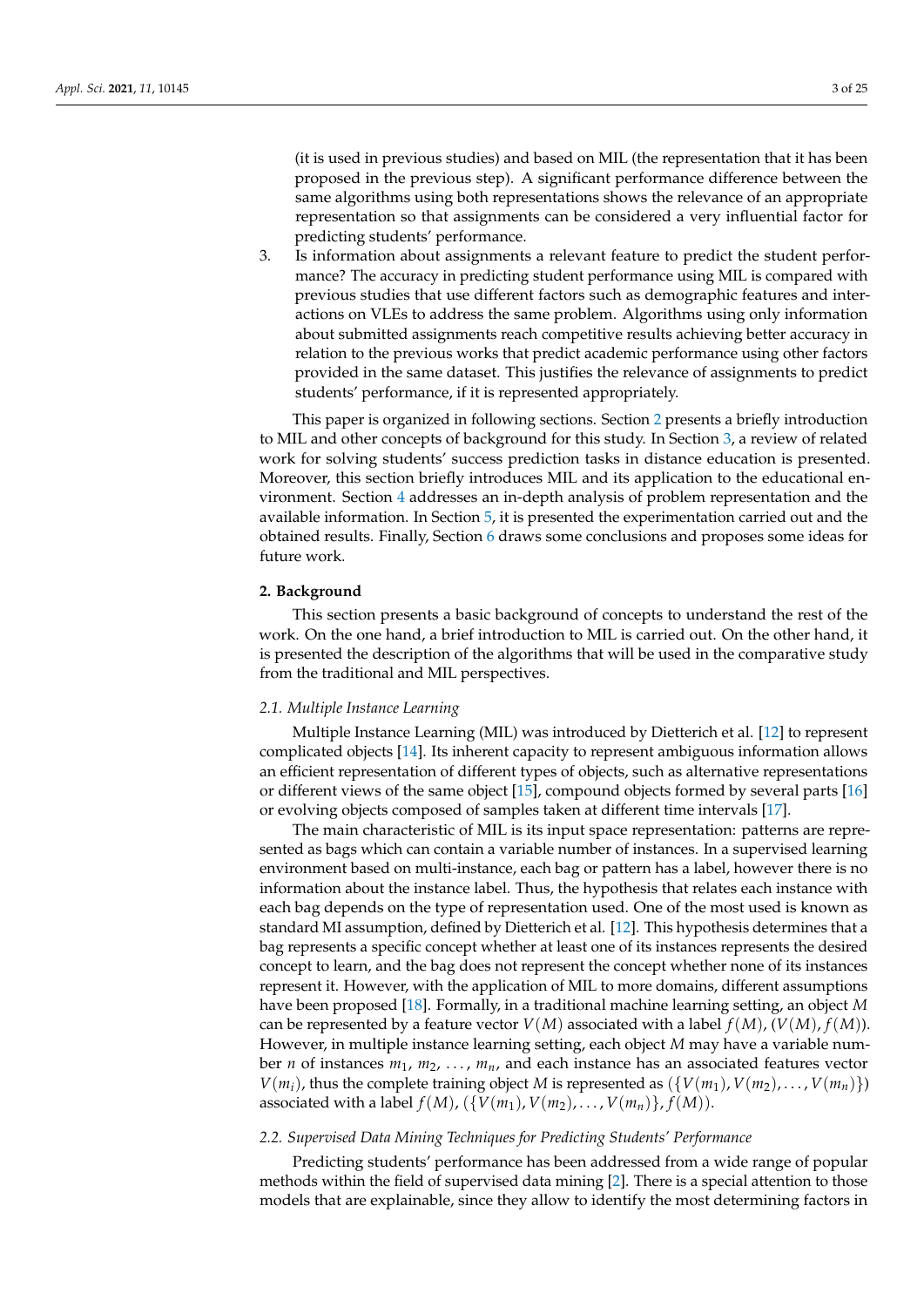the result, i.e., student demographic information, VLE activity, etc. Thus, most popular methods for predicting students' performance are those based on decision trees [\[11\]](#page-22-8). These methods offer one of the most intuitive solutions: nodes in the decision tree involve specific predictive factors, and leaf nodes give a classification that applies to all students that reach that leaf. With similar points, rule-based methods offer a solution composed by an antecedent that presents several logical expressions and a consequent that gives the outcome for students covered by the rule. Bayesian methods and logistic regression are among most popular methods too, since they offer predictions based on likelihood of classes where it is possible to determinate the influence of each factor in the result. Support vector machines (SVM) are relatively popular as well, with an approach based on finding the maximum-margin hyperplane in the factor space that gives the separation between types of students. Artificial Neural Networks (ANN) are non-linear models composed of units organized in layers that transmit and transform an input, i.e., the student information, to the end of the network to provide a prediction. These models are less popular [\[11\]](#page-22-8) because of their lack of explainability, although, on the other side, they tend to be more accurate in their predictions.

#### <span id="page-3-0"></span>**3. Related Work**

Although VLEs have been used in traditional education for several years, their application to distance education has important particularities. Thus, distance education usually has higher number of enrolled students, more diverse demographic characteristics and, in general, a lower motivation level. These characteristics cause more academic failures and higher dropout rates. In this context, the task of predicting student success in distance education is particularly challenging [\[3](#page-22-0)[,4\]](#page-22-1).

This section presents a review of previous works and more specifically works that use OULAD. As it has been commented in introduction section, this dataset has had a notable relevance in EDM. In addition, it is addressed a review of the application of MIL framework in education.

## *3.1. Predicting Student Success in Distance Higher Education*

Predicting student' performance in higher education is a problem that has attracted great attention [\[1,](#page-21-0)[11,](#page-22-8)[19\]](#page-22-16). Due to the rise of the VLE, online activities and the increase in log data generated by these environments that can be processed with machine learning techniques in order to detect at-risk students, measure the effectiveness of the e-learning system or give an idea of the success of the academic institution. In this context, several student background factors, previous academic record, or activity during the course can be selected to measure his/her engagement, and therefore, the chances of success in the course. According to [\[19\]](#page-22-16), the most influential factors are the prior academic achievement (44%) and the demographic information (25%). In [\[11\]](#page-22-8), these factors are also the most common, but they also include e-learning activities (25%) in the top-3 ranking. The e-learning category includes different statistics like number of logins, assignments or quizzes done. However, the number of clicks on the course resources is the most used factor by far in this category.

Recent proposals for predicting students' performance in distance higher education include several works such as [\[20\]](#page-22-17). This work combines demographic, assignments and clicks information with information about interaction with video of the recorded classes. The case of [\[21\]](#page-22-18) also explores three-based methods combining assignments submission and clicks information. In [\[22\]](#page-22-19), clicks information is explored, but from a frequency perspective rather than number of clicks during the course. In [\[23\]](#page-22-20), it is explored a novel proposal based on graphical visualization of the logit leaf model that combines demographic, number of clicks and submitted assignments. The case of weakly labeled data in the student record is also addressed from an active learning perspective [\[24\]](#page-22-21), from a semi-supervised learning approach [\[25\]](#page-22-22) and from number of clicks. However, all these proposals work with sensible data that can not been published, and each one considers distinct demographic or assignments attributes, so it is difficult to compare proposals and results.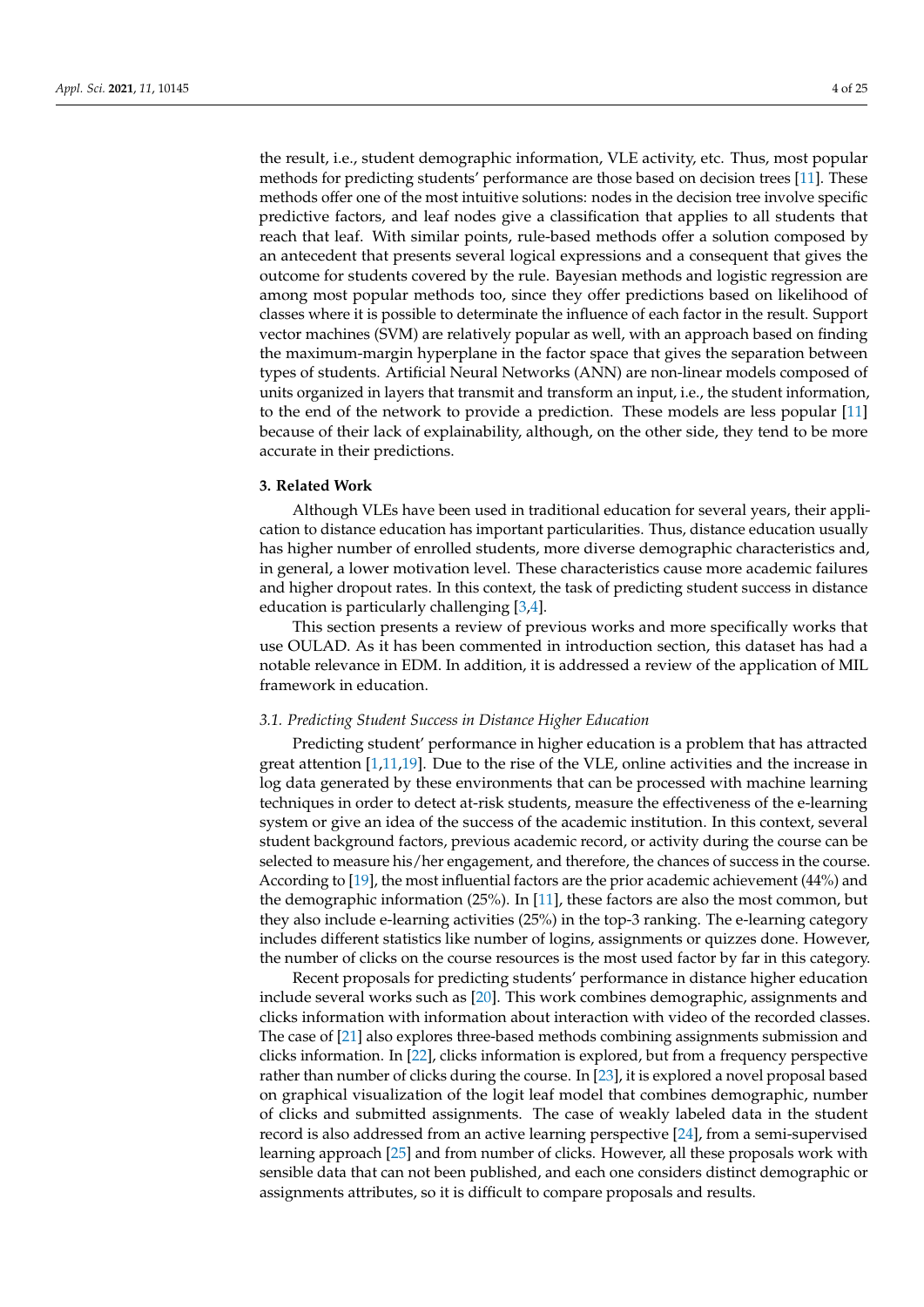This study uses for evaluating results the OULA dataset or OULAD [\[13\]](#page-22-10). It is one of the few existing open datasets about learning analytic and educational data mining. Moreover, it is collected from a real case of study, specifically at the Open University [\(https://www.open.ac.uk/,](https://www.open.ac.uk/) accessed on 23 October 2021), the largest institution of distance education in United Kingdown and one of the most important worldwide, with around 170,000 students per year and a wide range of degrees, as well as free courses under its platform Open Learn [\(https://www.open.edu/openlearn/,](https://www.open.edu/openlearn/) accessed on 23 October 2021). The dataset contains information of 32,593 students and 7 courses in their different semesters. It is focused on students, aggregating their demographic data, information about their course enrollments, number of daily accesses done to course resources (clickstream), and records about assignments submitted to the VLE (referred as their assessments) during a course. Due to the characteristics of this dataset and the large amount of information, some literature works have referenced it as MOOC data [\[26–](#page-22-23)[29\]](#page-22-24). Specific dataset details are addressed in-depth in Section [4.](#page-6-0)

An open dataset with these characteristics implies the possibility of having a common framework where different authors can compare their studies with previous works. In this context, although it is a recent dataset (published in 2017), it has reached a high relevance in the field, counting with more than 20 works to date that use it to study the problem of predicting the academic performance. Table [1](#page-5-0) summarizes the main characteristics of these previous proposals, taking into account the purpose of the study, the criteria used and the algorithm proposed (or the main one among proposals).

Considering the factors used to carry out the prediction tasks in OULAD, it can be observed slight differences in the most used factors with respect to the previous general work. Thus, a 39% of studies use the number of accesses to resources (clickstreams) [\[26](#page-22-23)[,29–](#page-22-24)[35\]](#page-23-0), while a 25% of studies combine this information with demographic data from the students [\[27,](#page-22-25)[28,](#page-22-26)[32,](#page-22-27)[36–](#page-23-1)[39\]](#page-23-2). Focusing solely on assignment information, only one study [\[40\]](#page-23-3) uses exclusively this factor. Concretely, it considers assignments as an important factor to predict the student's performance. However, this study has important limitations, like the fact of analyzing only two courses of a total of seven available. The other studies that use assignment information, a 30% of works, use this factor together with the rest of sources sources [\[3](#page-22-0)[,39](#page-23-2)[,41–](#page-23-4)[43\]](#page-23-5). Thus, the real relevance of this factor in the final prediction cannot be analyzed.

Regarding the purpose of the different works, under the main task of predicting student performance, it can be found that the majority of studies pretend to predict whether the student will pass or fail a course [\[3,](#page-22-0)[27](#page-22-25)[,30–](#page-22-28)[32](#page-22-27)[,37](#page-23-6)[–45\]](#page-23-7). Other approaches focus on the dropout rate [\[26,](#page-22-23)[29,](#page-22-24)[32](#page-22-27)[,33\]](#page-23-8), while others follow an early prediction study [\[33](#page-23-8)[,35](#page-23-0)[,36](#page-23-1)[,46\]](#page-23-9). It is also notable that most studies distinguish among courses or even presentations to make these predictions.

With regard to the algorithms used, it can be appreciated that different supervised learning techniques have been used, mainly trees-based methods [\[28,](#page-22-26)[30,](#page-22-28)[31](#page-22-29)[,33](#page-23-8)[,36](#page-23-1)[,40](#page-23-3)[,44](#page-23-10)[,46\]](#page-23-9), although Bayesian methods have also been applied [\[38\]](#page-23-11), as well as support vector machines [\[27\]](#page-22-25), generative methods based on sequences [\[26](#page-22-23)[,32\]](#page-22-27) and neural networks or deep learning [\[3,](#page-22-0)[34,](#page-23-12)[35,](#page-23-0)[39,](#page-23-2)[41](#page-23-4)[–43](#page-23-5)[,45\]](#page-23-7).

This work explores how only information on assignments improves the prediction of academic achievement. The purpose is to show that less data can be used more efficiently to obtain competitive results. For this aim, a study is carried out including all OULAD courses, as well as all specific characteristics of assignments in each course with different representations. The study is conducted over a set of different machine learning algorithms belonging to different paradigms in order to provide a comparison as representative as possible.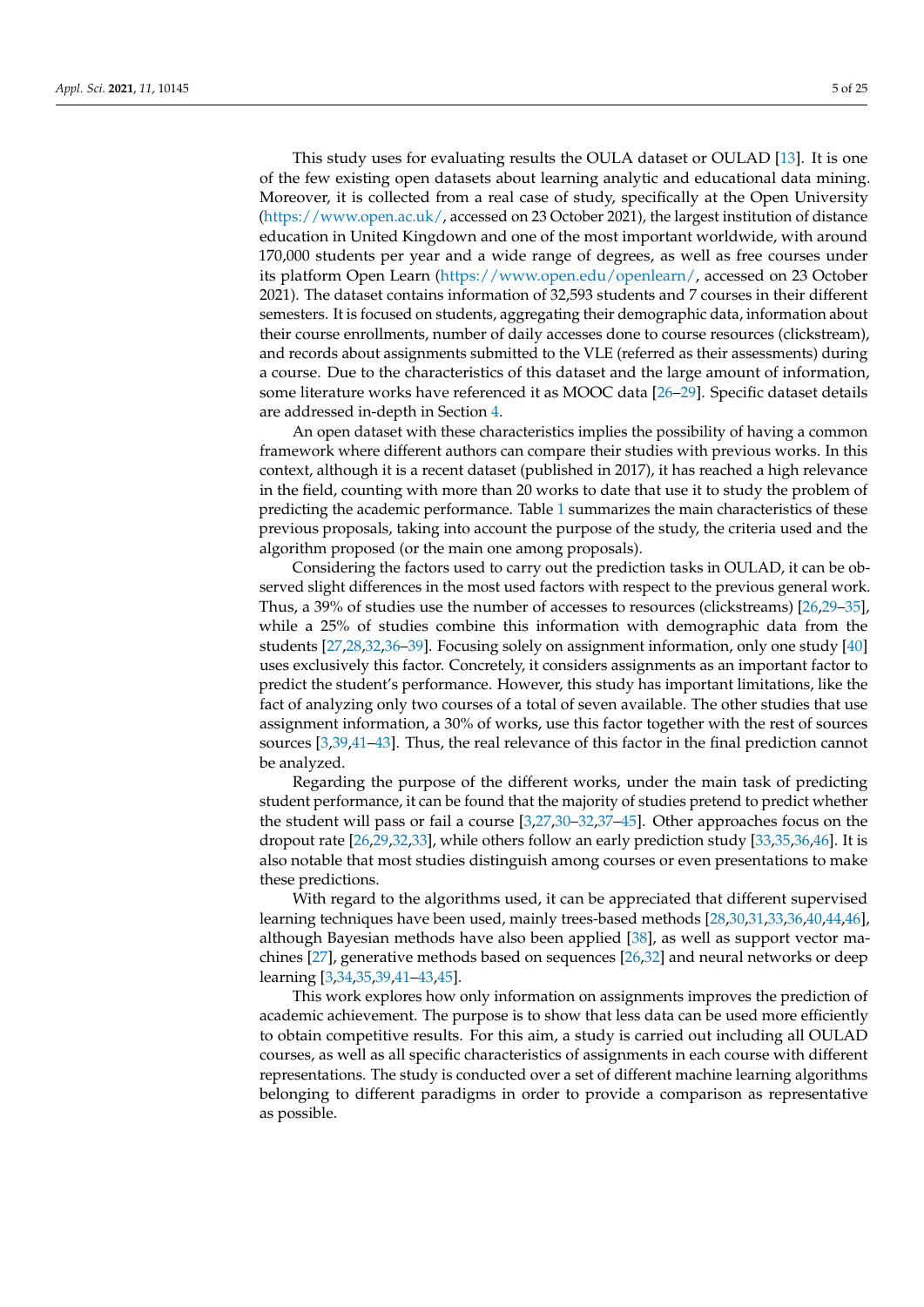| Work              | Algorithm                                                      | Criteria                                                                                                       | Prediction                                                                                                                          |
|-------------------|----------------------------------------------------------------|----------------------------------------------------------------------------------------------------------------|-------------------------------------------------------------------------------------------------------------------------------------|
| [28]              | Decision Tree                                                  | Demographic data. Number of<br>clicks per day. Assignments data.                                               | Final outcome. All courses<br>together.                                                                                             |
| [40]              | Decision Tree                                                  | Assignments data.                                                                                              | Final outcome: Fail vs. all. In<br>courses CCC and FFF.                                                                             |
| [44]              | Decision Tree                                                  | Demographic data.                                                                                              | Final outcome, excluding<br>Withdraw. In course AAA, per<br>presentation.                                                           |
| [30, 31]          | J48                                                            | Number of clicks per resource.                                                                                 | Final outcome binarized in<br>Pass+Distinction/Fail+Withdraw.<br>All courses separately.                                            |
| $[33]$            | J48                                                            | Number of clicks per resource.                                                                                 | Engagement to the course: a<br>combination of the first<br>assignment score, course final<br>result and total number of clicks.     |
| <b>47</b>         | Random Forest                                                  | Demographic data. Number of<br>clicks per day. Assignments score.                                              | Final outcome binarized in<br>Pass+Distinction/Fail+Withdraw.<br>All courses together. At different<br>percentages of course length |
| [36, 46]          | <b>XGBoost</b>                                                 | Demographic data. Statistics over<br>of clicks until the first assignment<br>of the course.                    | Deadline compliance. In courses<br>BBB, DDD, EEE, FFF, only last<br>presentation                                                    |
| $\left[38\right]$ | Naive Bayes                                                    | Demographic data. Total number<br>of clicks, only in web page<br>resource.                                     | Final outcome, only Pass or Fail.<br>All courses together.                                                                          |
| $[27]$            | Support Vector<br>Machine                                      | Demographic data. Number of<br>clicks per day.                                                                 | Final outcome binarized in<br>Pass+Distinction/Fail+Withdraw.<br>All courses together.                                              |
| [29]              | Gaussian Mixture<br>Model                                      | Number of clicks and number of<br>sessions per resource and<br>time-interval.                                  | Final outcome: Withdraw vs. all.<br>Course BBB. At different intervals<br>of the course.                                            |
| $[37]$            | Dynamic Incremental<br>Semi-Supervised<br><b>Fuzzy C-Means</b> | Demographic data. Number of<br>clicks per resource. Assignments<br>average score and number of<br>submissions. | Final outcome binarized in<br>Pass+Distinction/Fail+Withdraw.<br>Course DDD.                                                        |
| <b>26</b>         | Time Series Forest                                             | Number of clicks per resource and<br>day, only in 3 resources.                                                 | Final outcome: Withdraw vs. all.<br>All courses and presentations<br>separately.                                                    |
| $[32]$            | Markov Chains                                                  | Number of clicks per week in<br>planned and non-planned<br>activities.                                         | Final outcome: Withdraw vs. all.<br>Course FFF, one presentation.                                                                   |
| $\lceil 3 \rceil$ | Artificial Neural<br>Network (ANN)                             | Demographic data. Number of<br>clicks per assignment. Assignment<br>score.                                     | Regression of final score. Course<br>DDD, by presentations.                                                                         |
| $[41]$            | Deep Artificial<br>Neural Network                              | Demographic data. Number of<br>clicks. Assignments data.                                                       | Final outcome: Fail vs. all. In all<br>courses. At different quarties of<br>course.                                                 |
| [42]              | Joint Neural Network<br>Model                                  | Demographic data. Number of<br>clicks per resource and day.                                                    | Final outcome, only Pass or Fail.<br>Courses BBB, CCC, FFF, one<br>presentation.                                                    |
| $[39]$            | Recurrent Neural<br>Network                                    | Demographic data. Number of<br>clicks per week and resource.<br>Assignment data.                               | Final outcome binarized in<br>Pass+Distinction/Fail+Withdraw.<br>All courses together. At different<br>weeks.                       |
| [43]              | Convolutional and                                              | Demographic data. Number of                                                                                    | Final score discretized in six                                                                                                      |

Final score discretized in six ranges. Course AAA.

All courses together.

All courses together.

Final outcome, only Pass or Fail.

Final outcome: Withdraw vs. all.

<span id="page-5-0"></span>**Table 1.** Comparison between proposals that use OULAD.

# *3.2. MIL in Educational Data Mining*

Convolutional and recurrent deep model

Up-sampling based on Adversarial Network + ANN

[\[43\]](#page-23-5)

[\[45\]](#page-23-7)

MIL has been used in a wide range of application domains, including classification, regression, ranking and clustering tasks [\[14\]](#page-22-11). This framework has experienced a growing interest to represent problems because of its characteristics in data representation. MIL

clicks. Assignment score.

course quartiles.

[\[34\]](#page-23-12) LSTM Number of clicks per week of 25 first weeks.

Number of clicks per resource and

[\[35\]](#page-23-0) LSTM Number of clicks per week. Final outcome, only Pass or Fail.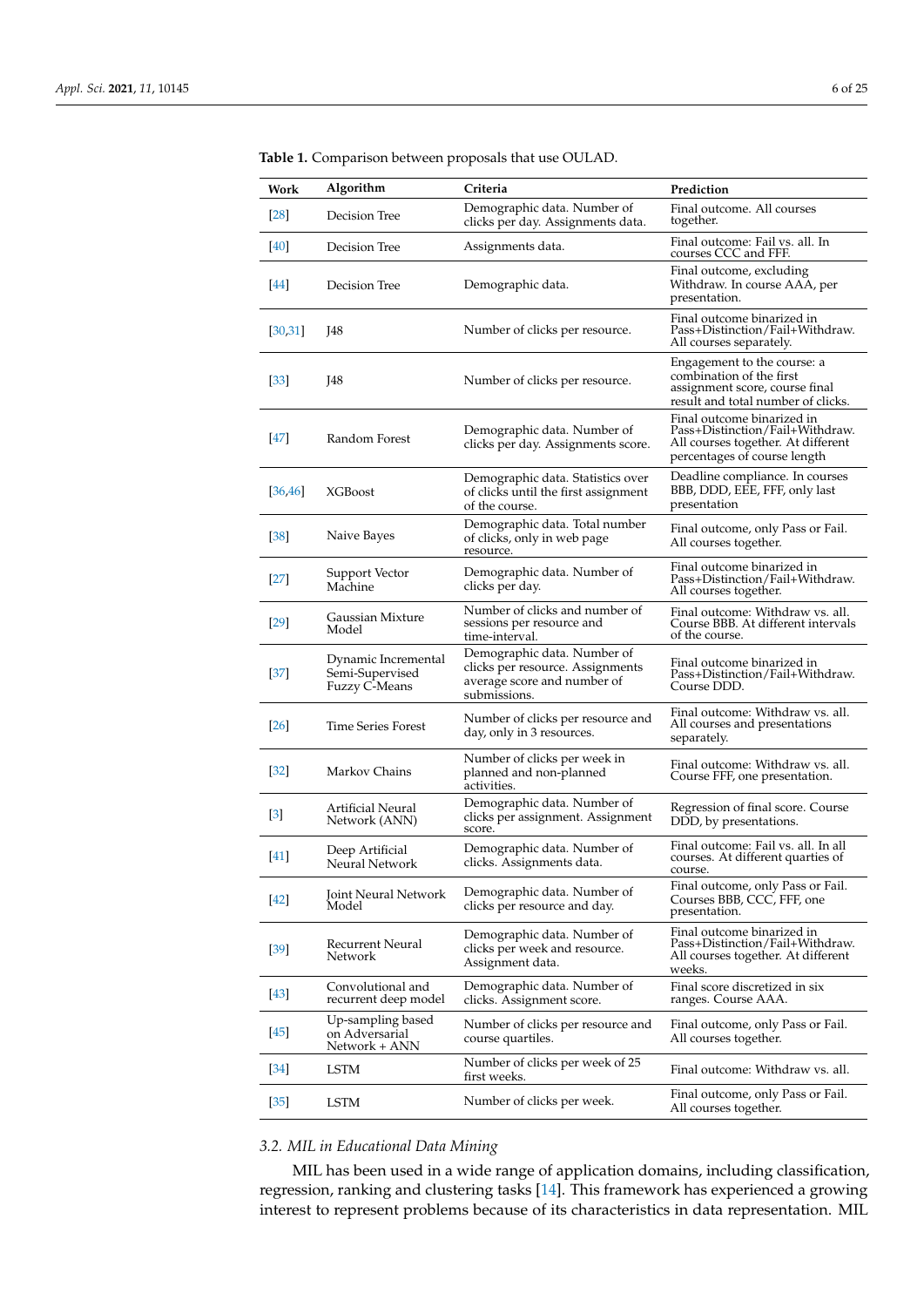can naturally adapt to complex problems and it allows to work with weakly labeled data. Prediction of the student's performance from VLE logs has also been addressed with this learning approach [\[16\]](#page-22-13). This previous research is set in a different context of traditional e-learning courses. Thus, it is taught in combination with face-to-face classes and it uses different factors in the study. However, it can be considered as an example of MIL efficiency to represent educational data mining problems. From another perspective in [\[48\]](#page-23-15), it is shown a tool to discover relevant e-activities for learners using MIL.

#### <span id="page-6-0"></span>**4. Materials and Methods**

In this section, information on assignments in Open University Learning Analytics Dataset (OULAD) [\[13\]](#page-22-10) is analyzed. It is an anonymized, public and open dataset supported by Open University of United Kingdom. It maintains information about courses, students and their interactions with VLE.

In this section, the original structure of OULAD is analyzed first; secondly, the problem of predicting student's performance from the activity associated to his/her submitted assignments is discussed and, finally, it is addressed the representation based on MIL and the main differences with respect to traditional representation.

#### *4.1. Information Analysis of OULAD*

The original source of OULAD has been published by Kuzilek et al. at [\(https://](https://analyse.kmi.open.ac.uk/open_dataset) [analyse.kmi.open.ac.uk/open\\_dataset,](https://analyse.kmi.open.ac.uk/open_dataset) accessed on 23 October 2021). It contains 7 distance learning courses (called *modules*), all of them taught at the Open University in several semesters during the years 2013 and 2014 (called *presentations*). The courses consider different domains and difficulties. Thus, courses AAA, BBB and GGG belong to Social Sciences domain and courses CCC, DDD, EEE and FFF to Science, Technology, Engineering and Mathematics (STEM). Concerning to difficulty levels, AAA is a level-3 course, GGG is a preparatory course, and the rest are level-1 courses [\[36\]](#page-23-1). Each course has several resources on the VLE used to present the contents of the course, one or more assignments that mark the milestones of the course and a final exam. In total, it contains records of 32,593 students. There is demographic information, such as their gender, region or age band. There is information related to their enrollment in the courses, such us number of previous attempts or the final mark obtained in the course. Also, there is information related to their activity during the courses. This information includes interactions with the resources in the VLE, number of clicks, and the submitted assignments during the course.

An overview of the course structure can be seen in Figure [1.](#page-6-1) Students can register in several courses during a semester. Moreover, courses are repeated in different years (they have different editions). The content of a course is usually available in VLE a couple of weeks before the official course start. The course assignments are defined as their *assessments* whose purpose is to have a control of the student's evolution. During the presentation of the course, students' knowledge is evaluated by means of assignments which define milestones. Two types of assignments are considered: Tutor Marked Assessment (TMA) and Computer Marked Assessment (CMA). If the student decides to submit an assignment, the VLE collects information about the date of submission and the obtained mark. By contrast, if a student doesn't submit the assignment, no record is stored. At the end of a presentation, a student enrolled in a certain course takes a final exam and achieves a final mark. This mark can take 3 different values: *pass*, *distinction* or *fail*. Additionally, if the student doesn't carry out this exam, it will be considered that he/she doesn't finish the course and the final mark is set as *withdrawn*.

<span id="page-6-1"></span>

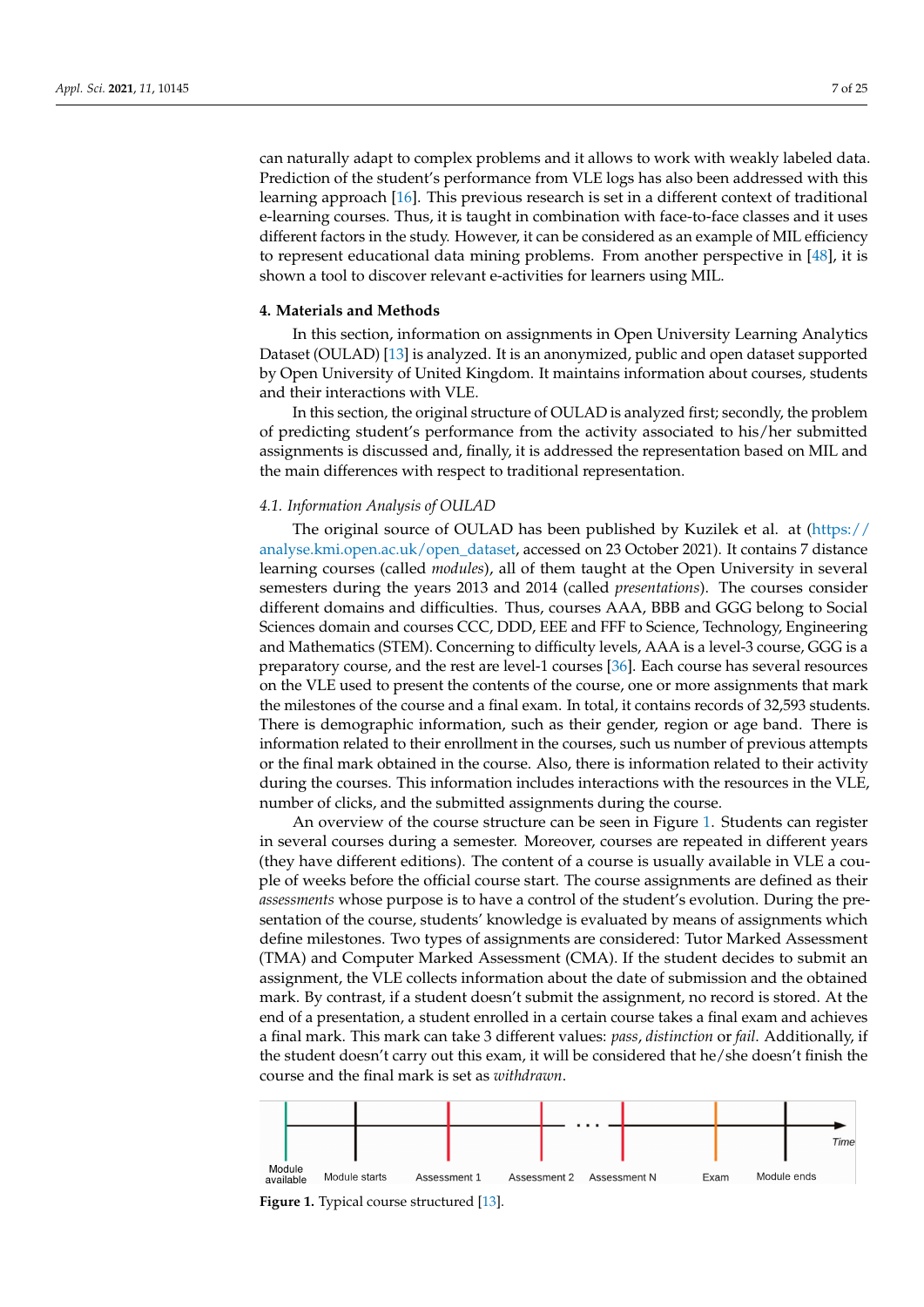Table [2](#page-7-0) shows a summary of available information for each course considering the number of times that the course has been offered, the average number of students per course and its standard deviation (considering the different times that it has been offered), the number of assignments by course, the average number of assignments submitted by students, and the percentage of students that fail or drop out the course relative to the total enrolled students. Assignments are divided between TMA and CMA types, as it has been commented previously.

|            |                |         | <b>Enrollments</b> |     | Assignments |      | <b>Submissions</b> | <b>No-Pass Rate</b> |
|------------|----------------|---------|--------------------|-----|-------------|------|--------------------|---------------------|
| Course     | Calls          | Avg     | <b>SD</b>          | TMA | <b>CMA</b>  | TMA  | <b>CMA</b>         |                     |
| AAA        | 2              | 374.00  | 12.73              | 5   | 0           | 4.47 |                    | 29%                 |
| <b>BBB</b> | $\overline{4}$ | 1977.25 | 338.34             | 6   | 5           | 4.47 | 4.12               | 53%                 |
| CCC        | 2              | 2217.00 | 397.39             | 4   | 4           | 2.89 | 2.91               | 62%                 |
| <b>DDD</b> | 4              | 1568.00 | 354.18             | 6   | 7           | 4.63 | 5.02               | 58%                 |
| <b>EEE</b> | 3              | 978.00  | 255.18             | 4   | 0           | 3.43 |                    | 44%                 |
| <b>FFF</b> | 4              | 1940.50 | 446.52             | 5   | 7           | 3.96 | 6.04               | 53%                 |
| GGG        | 3              | 844.67  | 102.00             | 3   | 6           | 2.69 | 5.15               | 40%                 |

<span id="page-7-0"></span>**Table 2.** Information of each course.

As we can see, there are significant differences between courses: they have been offered at different times during the considered academic years and the number of enrolled students also differs. There are also differences in terms of number and type of assignments, as well as the average number of submissions per student. Figure [2](#page-7-1) shows the difference between courses. Figure [2a](#page-7-1) shows the average number of enrollments in a course versus the average pass rate. Figure [2b](#page-7-1) shows the number of assignments available by course versus the average submitted assignments per student. It can be observed that the number of assignments is different in each course and there are courses where the average percentage of submitted assignments is approximately 90% (as AAA course) while in other ones, as DDD course, this rate only reaches a 40% of submitted assignments. However, there is a tendency that seems to indicate that the more assignments are submitted, the more students pass the course. Thus, AAA course has a 71% of students that pass while DDD course has only a 42%.

<span id="page-7-1"></span>

(**a**) Enrollments by presentation

(**b**) Assignments by presentation

**Figure 2.** Information about enrolled students and submitted assignments.

#### *4.2. Problem Representation Based on Assignment Information*

In this study, prediction of student's performance to determine whether he/she will pass a course is focused on the information of submitted assignments. Table [3](#page-8-0) shows the specific information provided by OULAD for assignments submitted by a student in each course: *assignment\_type* is a categorical value specifying the two types of assignments considered (TMA and CMA). Each assignment has a weight (*assignment\_weight*) and a score (*assignment\_score*). Normally, the weighted sum of all assignments in each course is 100. The score is a numerical value in the range from 0 to 100. *Assessement\_advanced*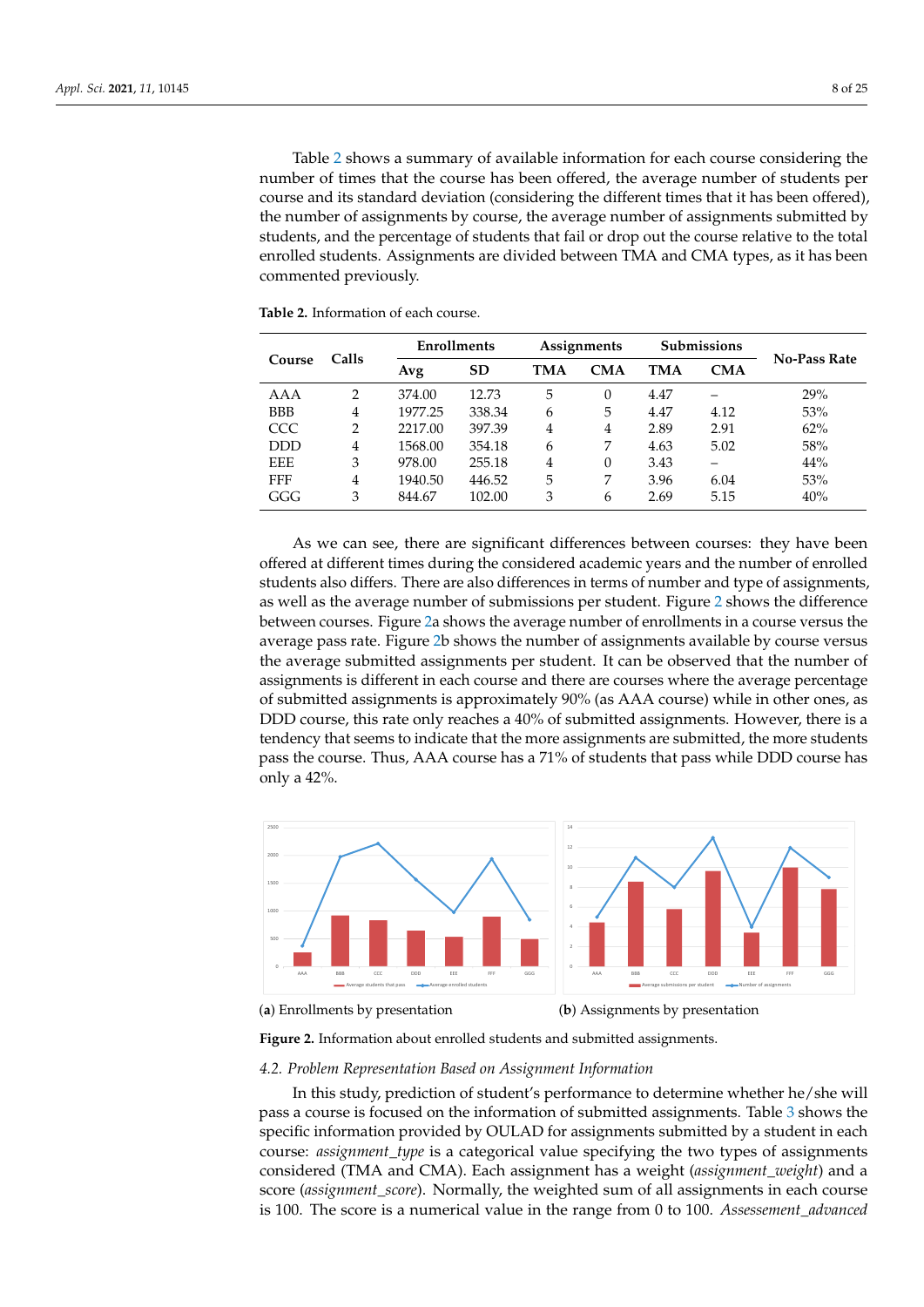considers the number of days between the submission of the assignment by the student and its deadline. This is not a direct attribute in OULA dataset, but it can be calculated as the difference between the deadline date and the day on which student submitted it. Finally, it is considered *assignment\_banked* that indicates if the assignment has been transferred from a previous enrollment in that course.

| Attribute          | Description                                                                                             |
|--------------------|---------------------------------------------------------------------------------------------------------|
| assignment_type    | Type of assignment: TMA or CMA.                                                                         |
| assignment_weight  | A number in range [0, 100] that represents the weight of the as-<br>signment in the course.             |
| assignment_advance | The number of days in advance with which the student submitted<br>the assignment.                       |
| assignment_score   | The score of the student in the assignment in range $[0, 100]$ .                                        |
| assignment_banked  | A boolean flag that indicates if the assignment has been trans-<br>ferred from a previous presentation. |

<span id="page-8-0"></span>**Table 3.** Available information of each assignment.

This study presents the traditional representation based on single instance and proposes a representation based on multiple instances learning to solve the problems of traditional representation. Since OULAD is presented in form of several CSV tables, it has been converted to ARFF format [\[49\]](#page-23-16) using both mentioned representations. This process has implied the load of the dataset in a MySQL database and a slight restructuring of the data schema to ensure that it is maintained the Codd's normal form and data are not duplicated. Finally, from the database and through automated scripts, the different ARFF files with relationships considered have been generated. These datasets have been published in open access mode in the web repository associated with this paper [\(http://www.uco.es/kdis/mildistanceeducation/,](http://www.uco.es/kdis/mildistanceeducation/) accessed on 23 October 2021). Thus, a reproducible experimentation is facilitated to allow new advances in the area. The following sections define the representations proposed to solve the problem.

# <span id="page-8-1"></span>4.2.1. Representation Based on Single Instance Learning

As it has been commented, each student can submit a different number of assignments. Actually, assignments are not necessary to pass the course, although they are recommended to get a better understanding of the course. This information should be kept in an appropriate way so that it can influence in the prediction of student's academic achievement. That is, with the aim of predicting whether a student passes (with or without distinction) or does not pass (aggregating the failure and the dropout) a course.

The traditional supervised learning representation, used in previous studies with this dataset, is characterized by representing each student enrolled in a course during a semester as a pattern or vector of characteristics. Each pattern keeps the student's activity by means of a fixed number of attributes. According to the information specified in the Table [3,](#page-8-0) each assignment is represented by five attributes. Thus, each student is an pattern composed of 5 × *X* attributes, being *X* the total of programmed assignments during that course and the final mark (student passes or fails the course). Moreover, the student's participation in a course is specified by means of his/her identification, the course identification and the presentation identification that represents the edition of the course.

An illustrative example of problem representation can be seen in Figure [3.](#page-9-0) Here, we can see two students who belong to course AAA. Course AAA has 5 assignments. Therefore, it is necessary 25 attributes  $(5 \times 5 = 25)$  to represent information about student's assignments. One student submitted only two of the five assignments while the other one submitted all of them. As we can see, in traditional supervised learning, both students have the same number of attributes. Thus, if a student doesn't submit an assignment, the attributes related to this submission will have an empty value, but they have to be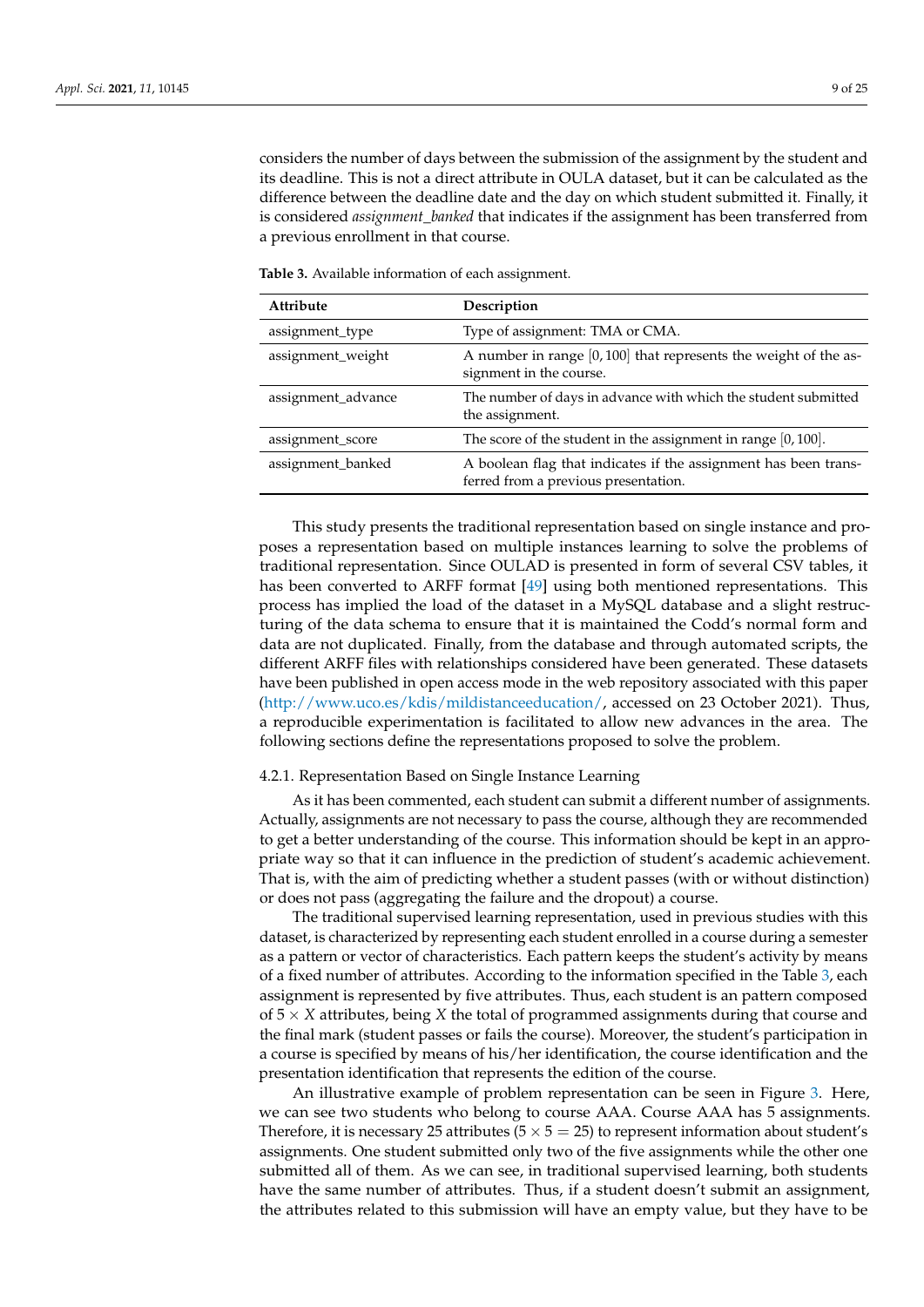presented. This representation forces you to fill all attributes related to the non-submitted assignments, so there is a potential increase of the computational and storage resources needed for courses with a representative number of assignments.

<span id="page-9-0"></span>

| student | course    | tation<br>esen<br>۱ā | type<br>asmnt<br>$\overline{\phantom{0}}$ | weight<br>asmnt<br>$\overline{\phantom{0}}$ | advance<br>asmnt<br>$\overline{\phantom{0}}$ | score<br>⊭<br>asmr<br>$\overline{\phantom{0}}$ | banked<br>asmnt | type<br>asmnt<br>$\sim$ | weight<br>asmr<br>$\sim$ | advance<br>asmnt<br>$\sim$ | score<br>asmr<br>$\sim$ | banked<br>asmnt<br>$\mathbf{\alpha}$ | type<br>asmr<br>ത | weight<br>asmr<br>$\infty$ | advance<br>asmr<br>$\infty$ | score<br>asn<br>$\infty$ | banked<br>asm<br>$\infty$ | type<br>asmr<br>$\mathbf{d}$ | weight<br>asmnt<br>$\mathbf{H}$ | Φ<br>advano<br>asmr<br>↤ | score<br>asmnt<br>₹ | banked<br>asmnt<br>⇺ | type<br>smr<br>$\overline{5}$ | weight<br>asmnt<br><b>IO</b> | advance<br>asmnt<br><b>IO</b> | score<br>asmnt<br><b>IO</b> | banked<br>asm<br>ഗ | result<br>final |
|---------|-----------|----------------------|-------------------------------------------|---------------------------------------------|----------------------------------------------|------------------------------------------------|-----------------|-------------------------|--------------------------|----------------------------|-------------------------|--------------------------------------|-------------------|----------------------------|-----------------------------|--------------------------|---------------------------|------------------------------|---------------------------------|--------------------------|---------------------|----------------------|-------------------------------|------------------------------|-------------------------------|-----------------------------|--------------------|-----------------|
| 107     | '  AAA    | 2014B                | <b>TMA</b>                                | 10                                          |                                              | 73                                             | $\Omega$        | <b>TMA</b>              | 20                       |                            |                         |                                      | TMA               | 20                         |                             |                          |                           | <b>TMA</b>                   | 20                              |                          |                     |                      | <b>TMA</b>                    | 30                           |                               | 30                          |                    | Ino<br>pass     |
|         | 381   AAA | 2014J                | ITMAI                                     | 10                                          | $\Omega$                                     | 72                                             | 0               | <b>TMAI</b>             | 20                       | $\mathbf 0$                | 85                      | $\mathbf 0$                          | <b>TMA</b>        | 20                         | $\Omega$                    | 83                       | 0                         | TMA                          | 20                              | -9                       | 80                  | $^{\circ}$           | <b>TMAI</b>                   | 30                           | $\Omega$                      | 70                          | $\Omega$           | pass            |

**Figure 3.** Representation example based on simple instance of two students in course AAA.

The equivalent representation of the commented example in ARFF format to be processed by machine learning algorithms using Weka framework can be seen in Table [4.](#page-9-1) In this case, it is necessary to define the 25 attributes in the header of the file. The instances are defined one per line following the @data label. Each instance represents one student and each attribute is separated by comma in the same order that were defined in the header. Thus, although a student does not submit an assignment, the information related to that assignment has to be filled in the instance. Other problem in this approach is that representation depends on the course. Thus, whether the previous example of AAA course is compared with an example of DDD course shown in Table [5,](#page-10-0) as DDD course has 13 assignments instead of 5, the dataset would have 65 attributes instead of 25 attributes. As we can see, the representation becomes more inefficient in cases of students that submit a low number of assignments. Moreover, there is a limitation of working with different courses because the representation is not uniform between courses. It depends of the assignments by course.

<span id="page-9-1"></span>**Table 4.** Fragment of ARFF header for simple instance representation in course AAA.

| Code                                      | <b>Attributes</b>                                          |
|-------------------------------------------|------------------------------------------------------------|
| @relation assignments-course-AAA          | $5 \times$ assignment_type<br>$5 \times$ assignment_weight |
| @attribute 1-assignment_type { TMA, CMA } | $5 \times$ assignment_advance                              |
| @attribute 1-assignment_weight numeric    | $5 \times$ assignment_score                                |
| .                                         | $5 \times$ assignment_banked                               |
|                                           | Total: 25 attributes                                       |
| @attribute 5-assignment_score numeric     |                                                            |
| @attribute 5-assignment_banked numeric    |                                                            |
| @attribute final_result { pass, no_pass } |                                                            |
| <b>@data</b>                              |                                                            |

4.2.2. Representation Based on Multiple Instance Learning

MIL allows a flexible representation that adapts itself to the specific information available for each student according to his/her work in the course. In MIL representation, each pattern is called bag and represents a student enrolled in a course during one semester. Each bag represents the student's activity. Thus, the bag is composed of a variable number of instances being each instance an assignment submitted by the student. Therefore, each bag has as many instances as assignments submitted by the student during a presentation of a course and one class attribute that can take, similarly to traditional representation, two values: the student passes (with distinction or without it) or does not pass the course (aggregating the failure and the dropout). This representation fits the problem perfectly because it can be customized by each student. Thus, the number of attributes in an instance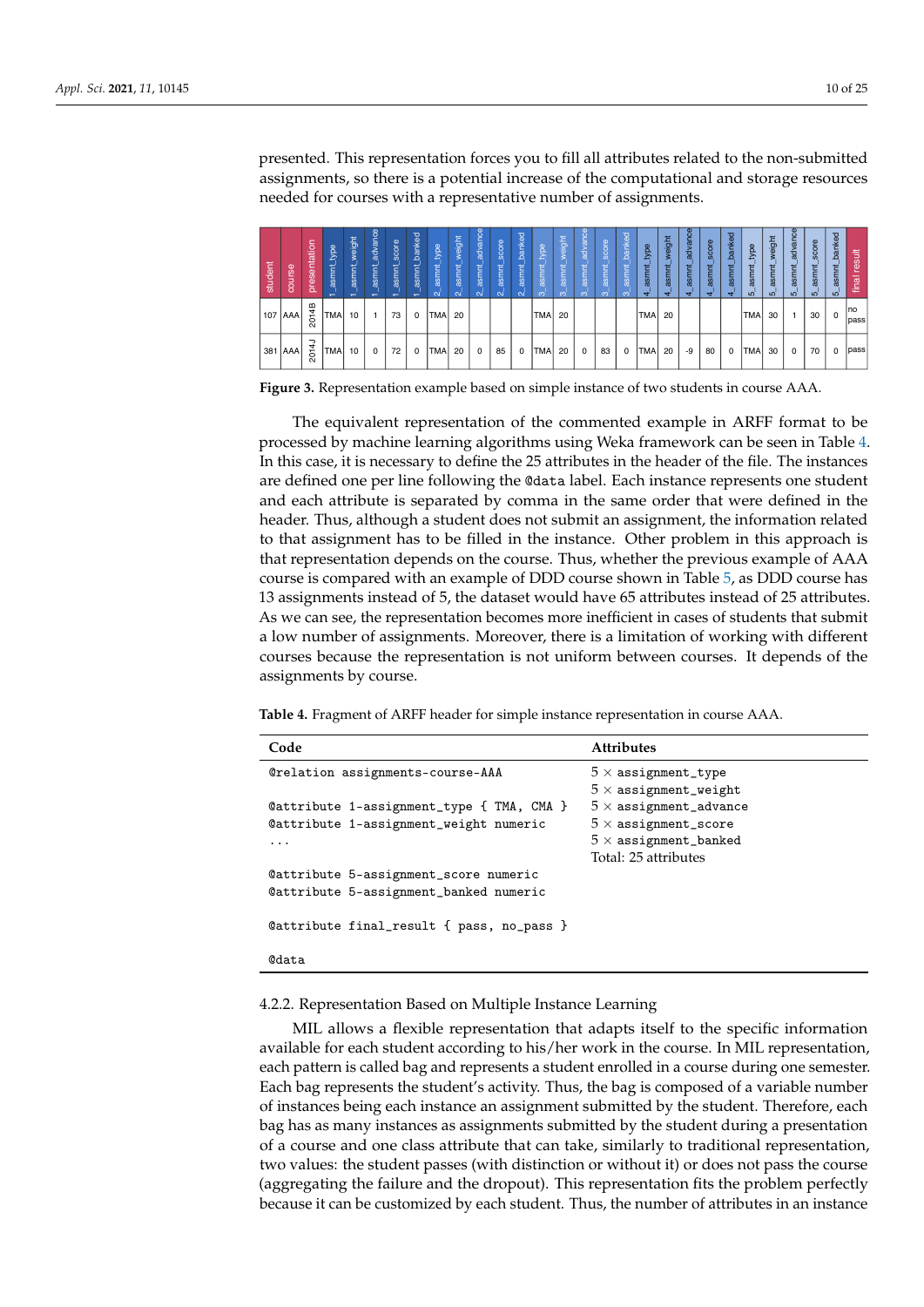is always the same, while the number of instances in a bag depends on the student's activity. There are five attributes in every instance described in Table [3:](#page-8-0) type, weight, days between the submission and the deadline, score obtained by the student and a status flag that indicates if the given assignment has been transferred from a previous presentation coursed by the student.

<span id="page-10-0"></span>**Table 5.** Fragment of ARFF representation for simple instance representation in course DDD.

| Code                                      | <b>Attributes</b>              |
|-------------------------------------------|--------------------------------|
| @relation assignments-course-DDD          | $13 \times$ assignment_type    |
|                                           | $13 \times$ assignment_weight  |
| @attribute 1-assignment_type { TMA, CMA } | $13 \times$ assignment_advance |
| @attribute 1-assignment_weight numeric    | $13 \times$ assignment_score   |
| .                                         | $13 \times$ assignment_banked  |
|                                           | Total: 65 attributes           |
| @attribute 7-assignment_type { TMA, CMA } |                                |
| @attribute 7-assignment_weight numeric    |                                |
| .                                         |                                |
| @attribute 13-assignment_score numeric    |                                |
| @attribute 13-assignment_banked numeric   |                                |
| @attribute final_result { pass, no_pass } |                                |
| <b>@data</b>                              |                                |

The same example presented in traditional supervised learning (see previous Section [4.2.1\)](#page-8-1) is addressed in Figure [4](#page-11-1) from a flexible representation based on MIL. There are two students enrolled on AAA course: one of them submits only two assignments and he/she doesn't pass the course while the other one submits all assignments and he/she passes the course. In case of MIL, the data representation is much more efficient: each student is represented as a bag with so many instances as assignments he/she had submitted. As we can see, with this representation there are no empty fields and the representation. It is adapted perfectly to the available information of each student. The corresponding ARFF representation used by machine learning algorithms in Weka can be seen in Table [6.](#page-10-1) In this case, attributes for each instance must be defined as part of a *relational* attribute. Thus, they do not depend on the number of assignments in the course achieving a uniform representation between courses. For all course there are one relational attribute (with five instance attributes) independently of the number of assignments by course. Thus, the ARFF representation for DDD course would use the same number of attributes than AAA course. Each student is represented by one bag with all their instances enclosed in double quotes and each one separated by the character "\n" representing each submitted assignments.

<span id="page-10-1"></span>**Table 6.** Fragment of ARFF header for multiple instance representation in any course.

| Code                                                   | <b>Attributes</b>             |
|--------------------------------------------------------|-------------------------------|
| <b>@relation assignments-course</b>                    | $1 \times$ assignment_type    |
|                                                        | $1 \times$ assignment_weight  |
| @attribute id_student-code_course-code_presentation {} | $1 \times$ assignment_advance |
| Cattribute bag relational                              | $1 \times$ assignment_score   |
| @attribute assignment_type { TMA, CMA }                | $1 \times$ assignment_banked  |
| Cattribute assignment_weight numeric                   | Total: 5 attributes           |
| Cattribute assignment_advance numeric                  |                               |
| Cattribute assignment_score numeric                    |                               |
| Cattribute assignment_banked numeric                   |                               |
| Cend bag                                               |                               |
| @attribute final_result { pass, no_pass }              |                               |
|                                                        |                               |
| <b>@data</b>                                           |                               |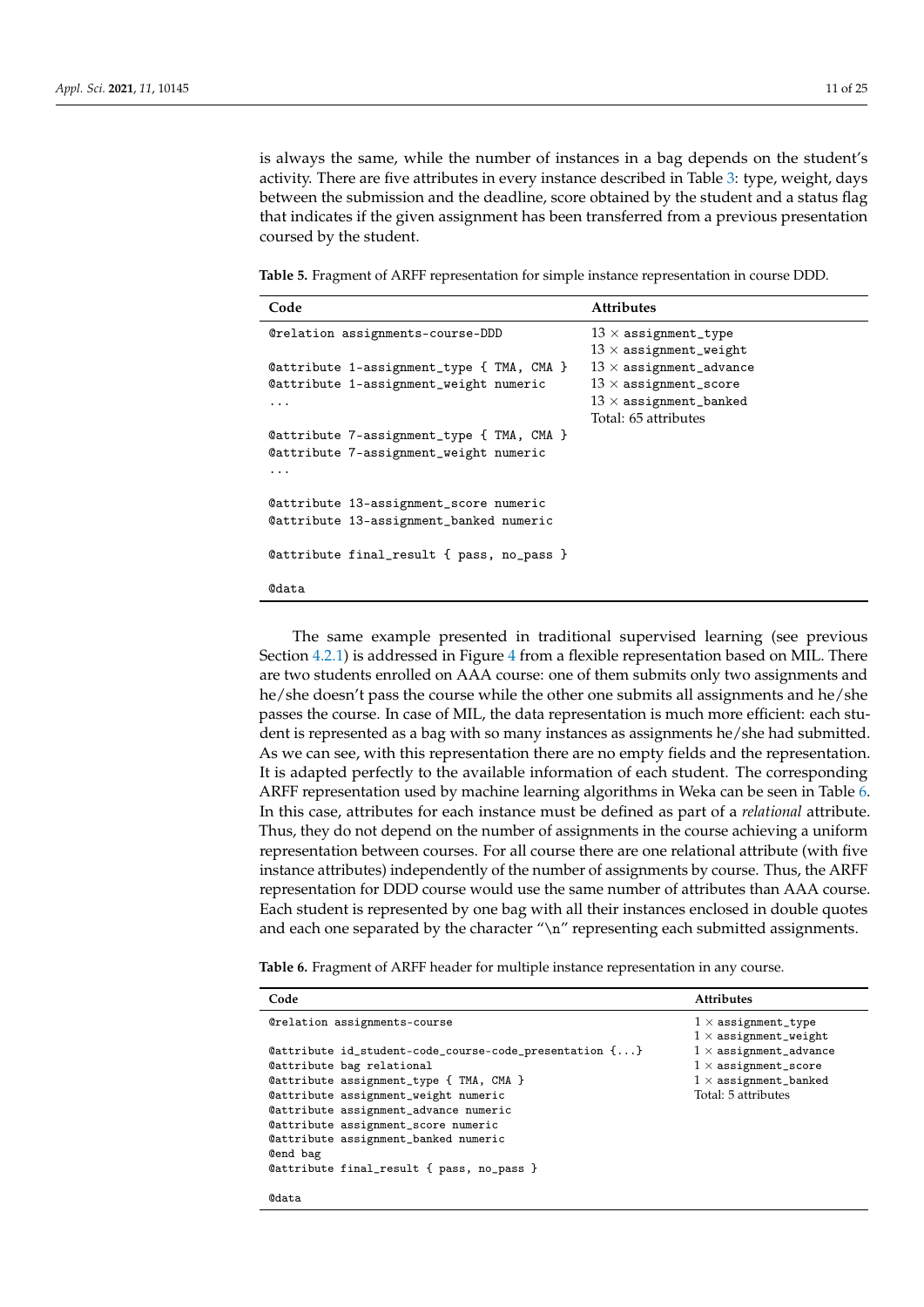<span id="page-11-1"></span>

| student | course | presentation | asmnt_type | asmnt_weight | asmnt_advance | asmnt_score | asmnt_banked   | final_result |  |
|---------|--------|--------------|------------|--------------|---------------|-------------|----------------|--------------|--|
| 107     | AAA    | 2014B        | <b>TMA</b> | 10           | 1             | 73          | $\overline{0}$ | no           |  |
|         |        |              | <b>TMA</b> | 30           | 1             | 30          | 0              | pass         |  |
|         |        |              | <b>TMA</b> | 10           | 0             | 72          | 0              |              |  |
|         |        |              | <b>TMA</b> | 20           | 0             | 85          | 0              |              |  |
| 381     | AAA    | 2014J        | <b>TMA</b> | 20           | 0             | 83          | 0              | pass         |  |
|         |        |              | <b>TMA</b> | 20           | -9            | 80          | 0              |              |  |
|         |        |              | <b>TMA</b> | 30           | 0             | 70          | 0              |              |  |

**Figure 4.** MIL representation example of two students in course AAA.

#### <span id="page-11-0"></span>**5. Experimentation and Results**

The goal of the experimental study is to investigate the potential of assignments to predict whether a student will or won't pass a course. As it has been commented in related work, the previous studies focus on this problem with OULA dataset involve mainly the evaluation of the student interactions with resources in VLE to determine his/her success in the course. On the contrary, this paper explores the potential of assignments to determine the level of engagement of students in a particular course. To validate this hypothesis, the performance of same algorithms will be analyzed. Thus, same information is used, but it is represented in one case from a traditional approach and in another case from a MIL approach. Thus, the flow of the experimental study is divided in five steps: first the configuration of the algorithms used to predict the student performance is presented in Section [5.1.](#page-11-2) Secondly, in Section [5.2](#page-13-0) two procedures that permit to algorithms perform with MIL problems are presented and configured. Then, Section [5.3](#page-14-0) defines the evaluation metrics as well as their meaning from a classification perspective and from a educational perspective. Next, Section [5.4](#page-15-0) addresses the results contextualizing them in two comparative studies: attending to representations and attending to previous works. Finally, in Section [5.5,](#page-20-0) a discussion of the obtained results is carried out.

#### <span id="page-11-2"></span>*5.1. Configuration of Classification Algorithms*

The experimentation of this is designed to offer a fair comparison between MIL and the traditional single-instances paradigm evaluating the same metrics in the same problem with the same information and in the same wide set of algorithms, part of the state of the art in supervised learning. They have been selected 23 algorithms considering the main paradigms of machine learning and the most popular methods for predicting student performance (see Section [2.2\)](#page-2-1).

The experimentation has been developed using Weka [\[49\]](#page-23-16), a framework for machine learning in Java. In order to ensure solid evaluation, each experiment is executed with a 10-fold cross-validation. In addition, stochastic algorithms are executed 5 times with different seeds, having a total of 50 executions per algorithm and course. The datasets in ARFF format ready to be used in Weka have been published in open access mode in the web repository associated to this paper [\(http://www.uco.es/kdis/mildistanceeducation/,](http://www.uco.es/kdis/mildistanceeducation/) accessed on 23 October 2021). In order to easily reproduce the experimentation, this section presents the studied algorithms as well as their configurations. Since the purpose of this study is to compare types of learning under equal conditions, the configuration of the predictive algorithms should not favor one or the other representation paradigm. Thus, these configurations has been chosen based on the default settings that the authors specified according to the Weka workbench [\[49\]](#page-23-16), where more information can be consulted.

The 23 predictive algorithms and their configurations are listed bellow: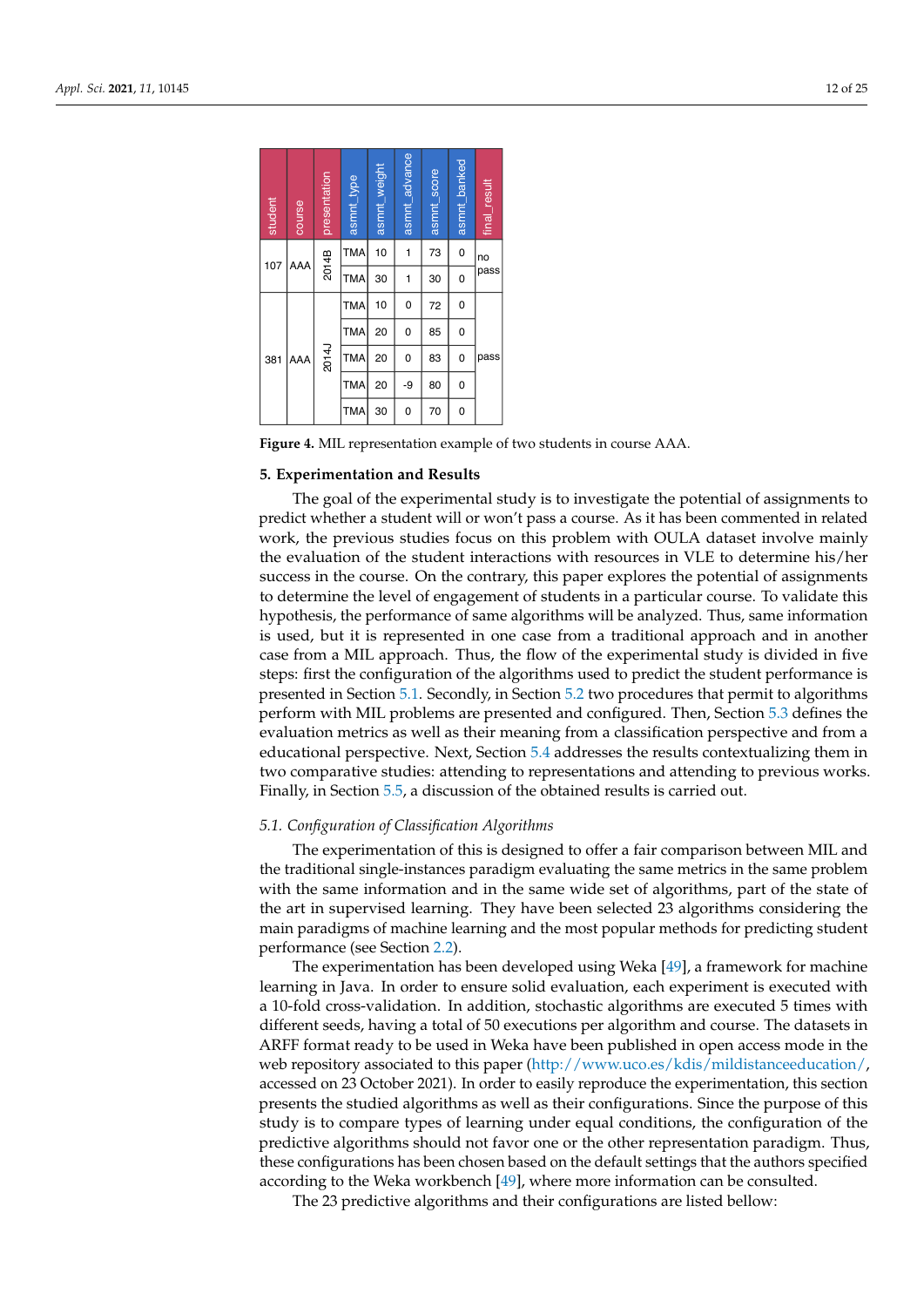- Methods based on trees : Decision Stump [\[50\]](#page-23-17), J48 [\[51\]](#page-23-18), Random Tree [\[52\]](#page-23-19) and Random Forest [\[53\]](#page-23-20). See configurations in Table [7.](#page-12-0)
- Methods based on rules: ZeroR [\[49\]](#page-23-16), OneR [\[54\]](#page-23-21), NNge [\[55\]](#page-23-22), PART [\[56\]](#page-23-23) and Ridor [\[57\]](#page-23-24). See configurations in Table [7.](#page-12-0)
- Method based on Bayesian models: naive Bayes classifier [\[58\]](#page-23-25). See configuration in Table [7.](#page-12-0)
- Methods based on logistic regression: the algorithm considered in this paradigm is the proposal of Cessie and Houwelingen [\[59\]](#page-23-26). See configuration in Table [7.](#page-12-0)
- Methods based on Support Vector Machines (SVM): LibSVM [\[60\]](#page-23-27), SGD with SVM as loss function [\[61\]](#page-23-28), SMO with polynomial kernel [\[62\]](#page-23-29) and SPegasos [\[63\]](#page-23-30). See configurations in Table [8.](#page-13-1)
- Methods based on Artificial Neural Networks (ANN): Multilayer Perceptron [\[64\]](#page-23-31) and RBFNetwork [\[64\]](#page-23-31). See configurations in Table [8.](#page-13-1)
- Methods based on ensembles: AdaBoostM1 [\[65\]](#page-24-0) and Bagging [\[66\]](#page-24-1). These metaalgorithms have been used with three distinct base classifiers previously commented: Random Forest, PART and Naive Bayes. See configurations in Table [8.](#page-13-1)

<span id="page-12-0"></span>**Table 7.** Configuration of the studied algorithms I.

| Algorithm         | Parameter                          | Value          | Algorithm Parameter |                                    | Value            |
|-------------------|------------------------------------|----------------|---------------------|------------------------------------|------------------|
| Decision<br>Stump |                                    |                | ZeroR               |                                    |                  |
|                   | binarySplits                       | False          | OneR                | minBucketSize                      | 6                |
|                   | collapseTree                       | True           | <b>NNge</b>         | numAttemptsOf<br>GeneOption        | 5                |
|                   | confidenceFactor                   | 0.25           |                     | numFolderMIOption                  | 5                |
| <b>I48</b>        | doNotMakeSplit<br>PointActualValue | False          |                     | binarySplits                       | False            |
|                   | minNumObj                          | $\overline{2}$ |                     | confidenceFactor                   | 0.25             |
|                   | numFolds                           | 3              |                     | doNotMakeSplit<br>PointActualValue | False            |
|                   | reduceErrorPruning                 | False          | PART                | minNumObj                          | $\overline{2}$   |
|                   | useLaplace                         | False          |                     | numFolds 3                         |                  |
|                   | useMDLcorrection                   | True           |                     | reduceErrorPruning                 | False            |
|                   | allowUnclassified<br>Instances     |                |                     | useMDLcorrection                   | True             |
|                   | breakTiesRandomly                  | False          |                     | folds                              | 3                |
| Random Tree       | maxDepth                           | $\Omega$       |                     | majorityClass                      | False            |
|                   | minNum                             | 1.0            | Ridor               | minNo                              | 2.0              |
|                   | minVarianceProp                    | 0.001          |                     | shuffle                            | $\mathbf{1}$     |
|                   | bagSizePercent                     | 100            |                     | wholeDataErr                       | False            |
|                   | breakTiesRandomly                  | False          | Naive Bayes         | useKernelEstimator                 | False            |
| Random<br>Forest  | computeAttribute Importance        | False          |                     | useSupervised<br>Discretization    | False            |
|                   | maxDepth                           | $\theta$       |                     | maxIts                             | $-1$             |
|                   | numFeatures                        | $\Omega$       | Logistic            | ridge                              | $1\times10^{-8}$ |
|                   | numIterations                      | 100            |                     | useConjugate<br>GradientDescent    | False            |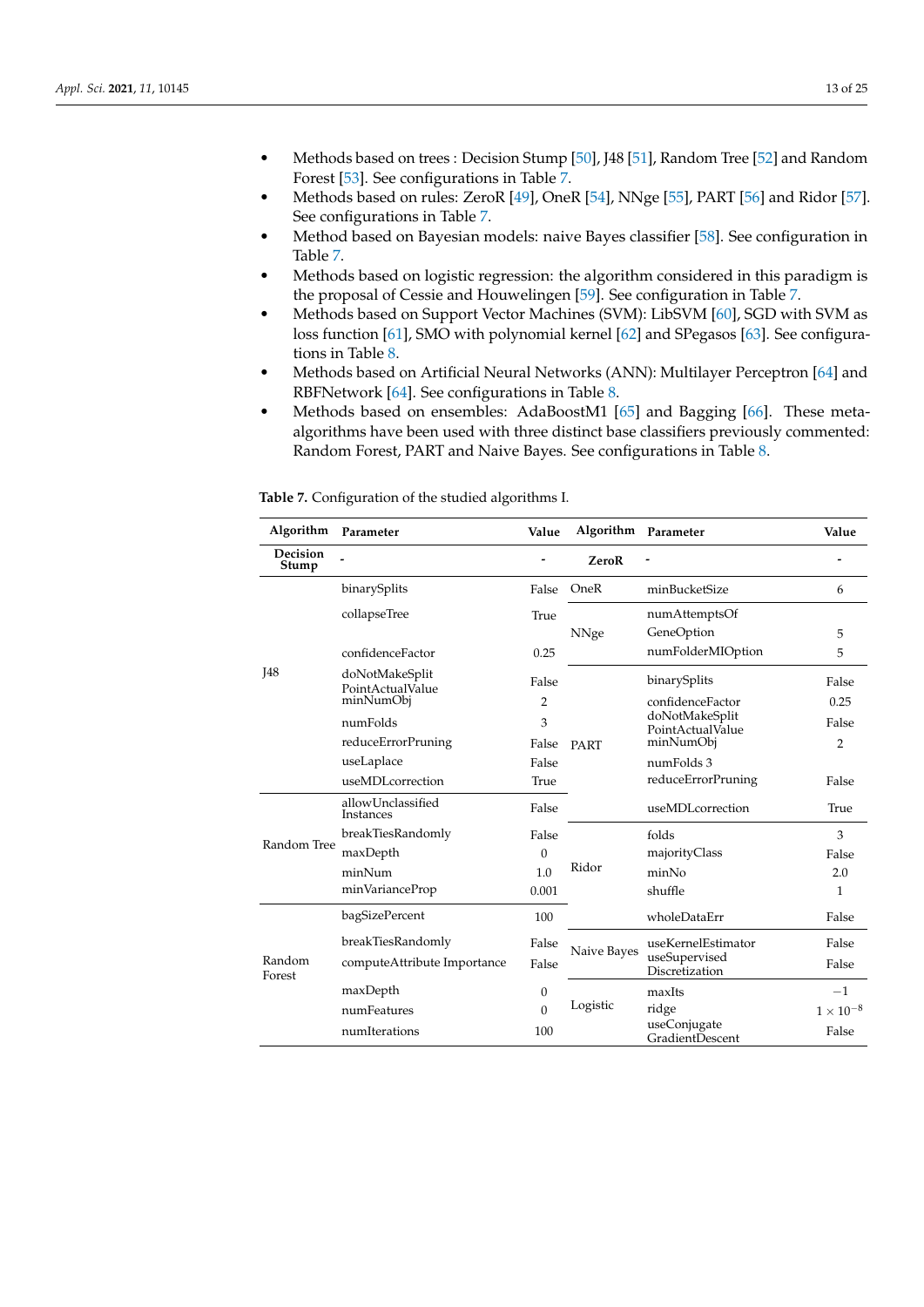| Algorithm  | Parameter                                                                                                     | Value                                                            | Algorithm                               | Parameter                                                                                                                        | Value                                                 |
|------------|---------------------------------------------------------------------------------------------------------------|------------------------------------------------------------------|-----------------------------------------|----------------------------------------------------------------------------------------------------------------------------------|-------------------------------------------------------|
| LibSVM     | SVMType<br>coef <sub>0</sub><br>cost<br>degree<br>doNotReplace<br>MissingValues<br>eps<br>gamma<br>kernelType | C-SVC<br>$\theta$<br>1.0<br>3<br>False<br>0.001<br>0.0<br>radial | Multilayer<br>Perceptron                | decay<br>hiddenLayers<br>learningRate<br>momentum<br>normalize<br>Attributes<br>reset<br>trainingTime<br>validation<br>Threshold | False<br>a<br>0.3<br>0.2<br>True<br>True<br>500<br>20 |
|            | normalize<br>probability<br>Estimates<br>shrinking                                                            | False<br>False<br>True                                           | <b>RBF</b> Network                      | maxIts<br>minStdDev<br>numClusters                                                                                               | $-1$<br>0.1<br>$\overline{2}$                         |
| <b>SGD</b> | dontNormalize<br>dontReplace<br>Missing<br>epochs<br>lambda                                                   | False<br>False<br>500<br>$1\times10^{-4}$                        | AdaBoost-Random useResampling<br>Forest | ridge<br>numIterations<br>weightThreshold                                                                                        | $1\times10^{-8}$<br>10<br>False<br>100                |
|            | learningRate<br>lossFunction<br>buildCalibration                                                              | 0.01<br><b>SVM</b><br>False                                      | AdaBoost-PART                           | numIterations<br>useResampling<br>weightThreshold                                                                                | 10<br>False<br>100                                    |
| <b>SMO</b> | Models<br>C<br>epsilon<br>filterType                                                                          | 1.0<br>$1 \times 10^{-12}$<br>Normalize<br>training              | AdaBoost-Naive<br>Bayes                 | numIterations<br>useResampling<br>weightThreshold                                                                                | 10<br>False<br>100                                    |
|            | kernel<br>tolerance<br>Parameter                                                                              | PolyKernel<br>0.001                                              | Bagging-Random<br>Forest                | bagSizePercent<br>numIterations                                                                                                  | 100<br>10                                             |
|            | dontNormalize<br>dontReplace<br>Missing                                                                       | False<br>False                                                   | Bagging-PART                            | bagSizePercent<br>numIterations                                                                                                  | 100<br>10                                             |
| SPegasos   | epochs<br>lambda<br>lossFunction                                                                              | 500<br>$1 \times 10^{-4}$<br><b>SVM</b>                          | Bagging-Naive<br>Bayes                  | bagSizePercent<br>numIterations                                                                                                  | 100<br>10                                             |

<span id="page-13-1"></span>**Table 8.** Configuration of the studied algorithms II.

# <span id="page-13-0"></span>*5.2. Configuration of Wrappers for MIL*

With respect to MIL representation based on multiple instance, it is proposed the use of two different wrappers available in Weka [\[49\]](#page-23-16) to adapt the MIL problem to single instance or traditional learning problem. Once that the problem is transformed, the same algorithms used in single instance representation (presented in previous Section [5.1\)](#page-11-2) can be used with MIL representation. Thus, it is a more fair comparison because same algorithms and configurations are used. The proposals of MIL wrappers are the following:

- SimpleMI [\[67\]](#page-24-2): this wrapper makes a summary of all the instances of a bag in order to build a unique instance that can be processed by a simple instance algorithm.
- MIWrapper [\[68\]](#page-24-3): this wrapper assumes that all instances contribute equally and independently to the bag's label. Thus, the method breaks up the bag into its individual instances labeling each one with the bag label and assigning weights proportional to the number of instances in a bag. At evaluation time, the final class of the bag is derived from the classes assigned to its instances.

In the case of SimpleMI, there are two possible configurations to compute the summary of the instances of a bag into a single instance:

- Configuration 1: computing arithmetic mean of each attribute using all instances of the bag and using it in the summarized instance.
- Configuration 2: computing geometric mean of each attribute using all instances of the bag and using it in the summarized instance.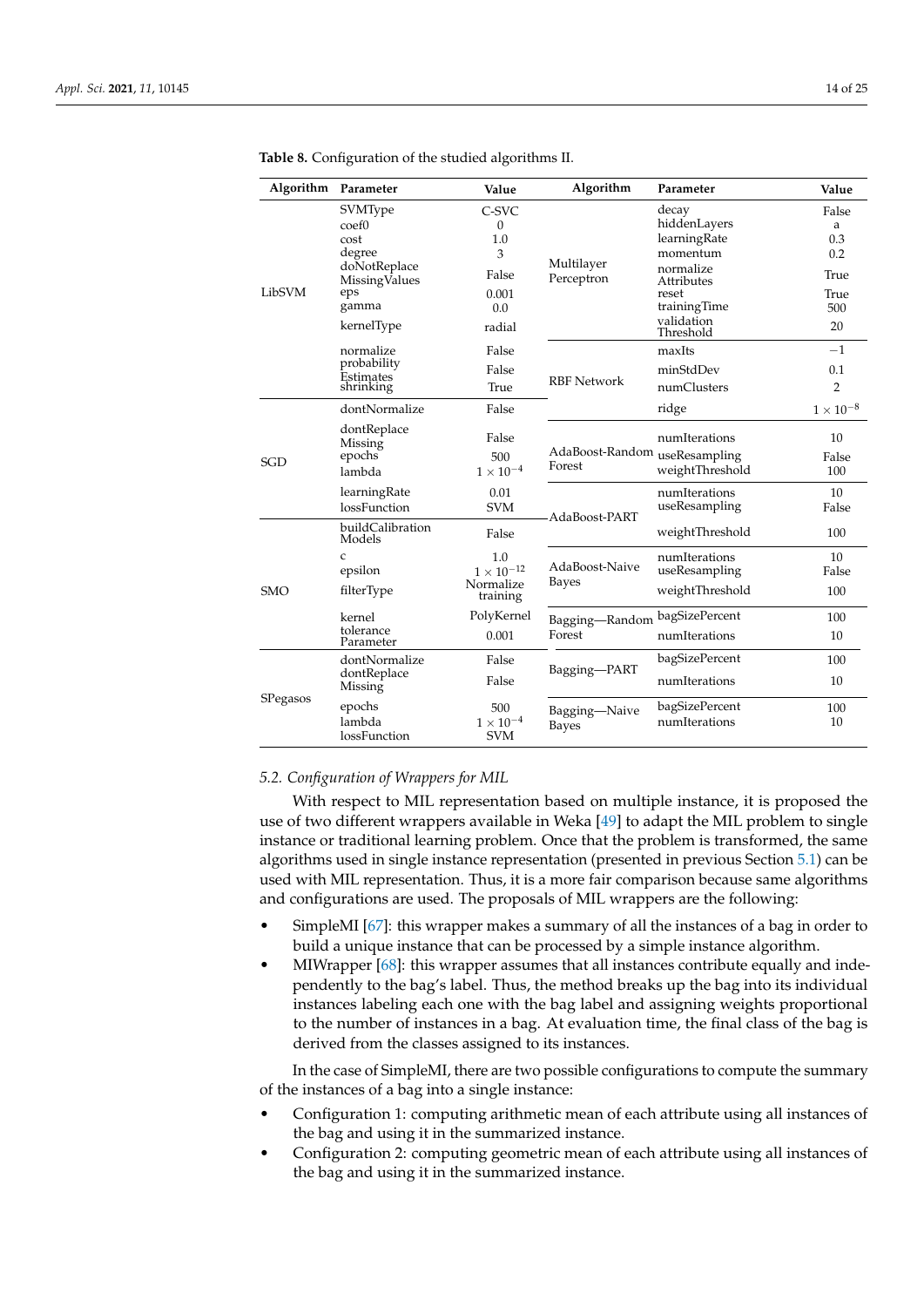In the case of MIWrapper, three configurations to compute the final class of the bag, extracted from the classes assigned at evaluation time:

- Configuration 1: computing the arithmetic average of the class probabilities of all the individual instances of the bag.
- Configuration 2: computing the geometric average of the class probabilities of all the individual instances of the bag.
- Configuration 3: checking the maximum probability of single positive instances. If there is at least one instance with its positive probability greater than 0.5, the entire bag is positive.

This study evaluates the accuracy of the different configurations to predict if a student will pass or fail the course. The experimentation consists of a 10-fold stratified crossvalidation for every combination of wrapper configuration, algorithm and course. The complete results of this experimentation can be downloaded from the web repository associated to this work [\(http://www.uco.es/kdis/mildistanceeducation/,](http://www.uco.es/kdis/mildistanceeducation/) accessed on 23 October 2021).

With the average accuracy of the cross-validation, a statistical analysis is carried out in order to find significant differences between configurations in each MIL wrapper. Concretely, it is used the non-parametric Wilcoxon signed-rank test [\[69\]](#page-24-4) to carry out a pairwise statistical procedure between every two configurations. In each comparison is applied the test and obtained a *p*-value independent to show if algorithms obtain significantly better accuracy values with a specific configuration. Table [9](#page-14-1) shows the  $R^+$ ,  $R^$ and *p*-values for all pairwise comparisons carried out. For both wrappers and considering a confidence level of 99%, the configuration 1 obtains significantly higher accuracy values than the others. Thus, for SimpleMI is more convenient to summarize the bag with the arithmetic mean and in case of MIWrapper, it is also better to use the arithmetic mean to combine the class probabilities of instances into the final class bag.

| Wrapper   | Comparison                     | $R^+$    | $R^{-}$ | <i>v</i> -Value                |
|-----------|--------------------------------|----------|---------|--------------------------------|
| SimpleMI  | Conf. 1 vs. Conf. $2$          | 12.740.5 |         | 300.5 $4.78 \times 10^{-25}$   |
|           | Conf. $1$ vs. Conf. $2$        | 8274.0   |         | $4606.0$ $5.19 \times 10^{-4}$ |
| MIWrapper | Conf. $1$ vs. Conf. $3$        | 12,846.0 |         | $195.0$ $2.32 \times 10^{-25}$ |
|           | Conf. $2 \text{ vs. Conf. } 3$ | 12.847.0 |         | $194.0$ $2.28 \times 10^{-25}$ |

<span id="page-14-1"></span>**Table 9.** Wilcoxon signed-rank test between MIL wrappers.

## <span id="page-14-0"></span>*5.3. Evaluation Metrics*

The metrics used for evaluation are some of the most common ones in the field of classification. In this context, classical concepts of binary classification are re-defined to our specific problem of having success in a course (passing it with or without distinction) or not having it (failure or dropout) as follow:

- $t_p$  is the number of students correctly identified to pass the course.
- $t_n$  is the number of students correctly identified to fail the course.
- $f_p$  is the number of students do not correctly identified to pass the course (it is predicted that students pass the course, but they really do not pass).
- $f_n$  is the number of students do not correctly identified to fail the course (it is predicted that students do pass the course, but they really pass).

Given the nature of the problem, in this context it is specially interesting to focus on students who are likely to fail. Thus, the metrics studied are [\[70\]](#page-24-5):

• *Accuracy* is the proportion of correctly classified students, i.e., identifying if they pass or not the course.

$$
Acc = \frac{t_p + t_n}{t_p + t_n + f_p + f_n} \tag{1}
$$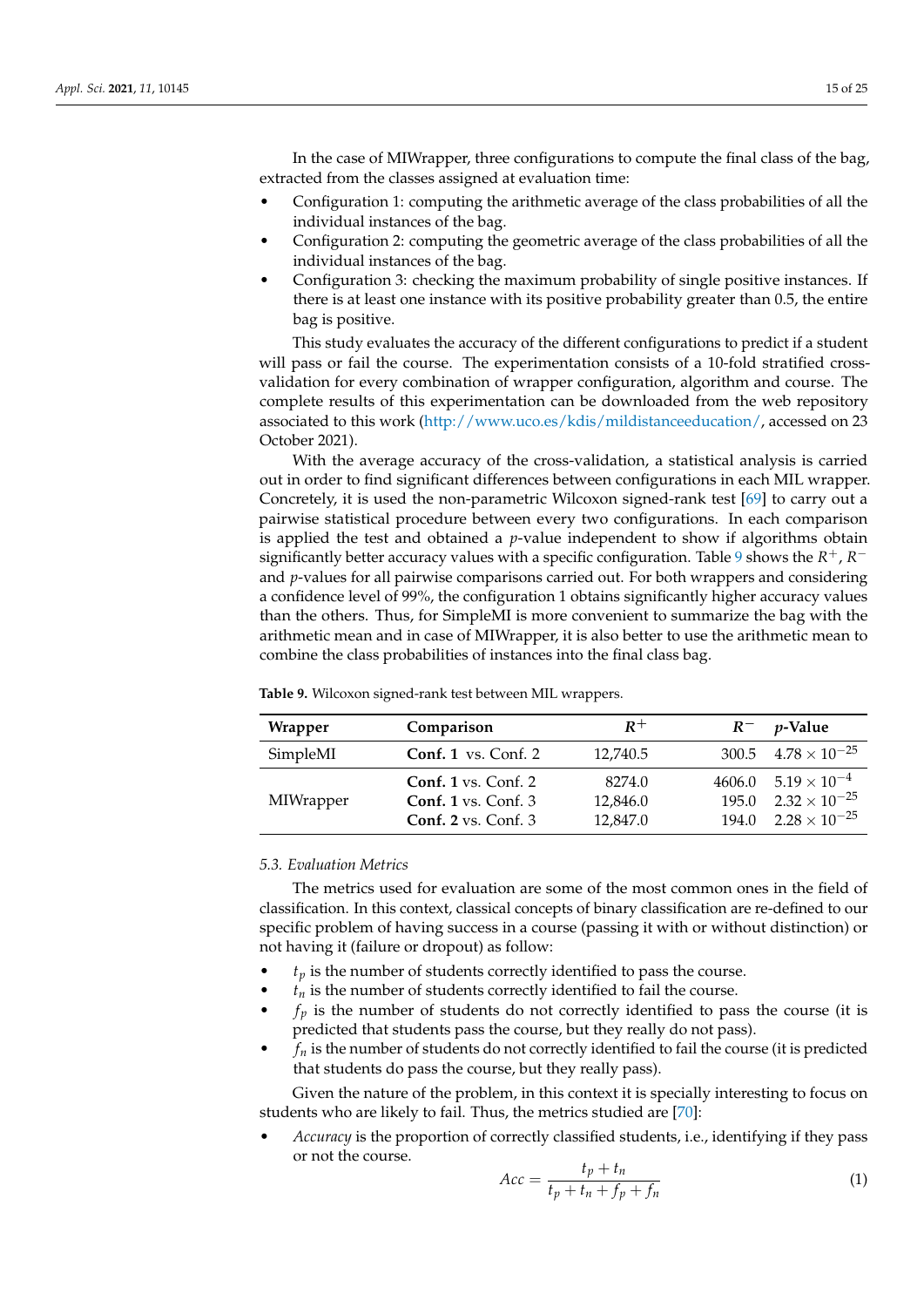• *Sensitivity* is the proportion of students correctly classified that pass the course.

$$
Se = \frac{t_p}{t_p + f_n} \tag{2}
$$

• *Specificity* is the proportion of students correctly classified that do not pass the course.

$$
Sp = \frac{t_n}{t_n + f_p} \tag{3}
$$

#### <span id="page-15-0"></span>*5.4. Comparative Study*

This section presents experimental results in the problem of comparing both multiple instances and single instance representation in predicting student performance using only his/her assignments activity. First, it is evaluated the performance of 23 machine learning algorithms using both representations. Statistical tests are used to determine if there are significant differences between performance using the different representations. Then, the best results achieved in this study are compared with the results of previous works shown in Section [3](#page-3-0) that also predict the success of students for the same public dataset but using other student information available in OULAD.

#### 5.4.1. Comparative Analysis between Different Representations

This section compares the performance of a wide set of algorithms in the problem of predicting student's success in a distance course using the same student information with different representations: traditional representation (based on single instance learning) and flexible representation (based on MIL). For solving the problem using flexible representation, as it is commented in Section [5.2,](#page-13-0) two different methods (MIWrapper and SimpleMI) that transform the MIL problem are used.

The experimental study carries out a 10-fold stratified cross-validation. The full results of this experimentation can been downloaded from the web repository associated to this work [\(http://www.uco.es/kdis/mildistanceeducation/,](http://www.uco.es/kdis/mildistanceeducation/) accessed on 23 October 2021).

Tables [10](#page-16-0) and [11](#page-17-0) show average accuracy results for each course. Thus, for each representation and algorithm, it is presented the average accuracy results of each course presented in OULAD. It can be observed that SimpleMI (using flexible representation) obtains the highest accuracy for most algorithms in the different courses. Thus, with an accuracy between 85% and 95% for all algorithms, SimpleMI outperforms in a robust way to traditional representation. MIWrapper (also using flexible representation) achieves similar results to SimpleMI and it obtains better results for the most algorithms than traditional representation. Although its values are somewhat lower. This affects to general accuracy of MIWrapper (around 80%) that is lower than those of SimpleMI. Algorithms that use traditional representation have a more variable performance. It can be appreciated that in general, this representation obtains lower accuracy (around 65%). In this case, we appreciate that more complex algorithms like the multi-layer perceptron, LibSVM or Ridor are needed to reach results comparable to SimpleMI. This is a disadvantage in terms of interpretability, since these methods do not provide information of which are the most relevant attributes in order to obtain representative information to help students. In this line, methods like those based on rules or trees get to outperform their results using SimpleMI representation while maintaining interpretable results. Concretely, they obtain a 20% more than accuracy in average, using the same data but with a more optimal representation that fixes better to the problem.

For a more detailed analysis, Table [12](#page-18-0) shows the average results for accuracy, sensitivity and specificity considering average results of the seven courses by the different algorithms. Results are grouped by representation: traditional representation and flexible representation (SimpleMI and MIWrapper). A full report of the results can be seen at the web repository associated to the article [\(http://www.uco.es/kdis/mildistanceeducation/,](http://www.uco.es/kdis/mildistanceeducation/) accessed on 23 October 2021). These data help to see in more detail tendencies like the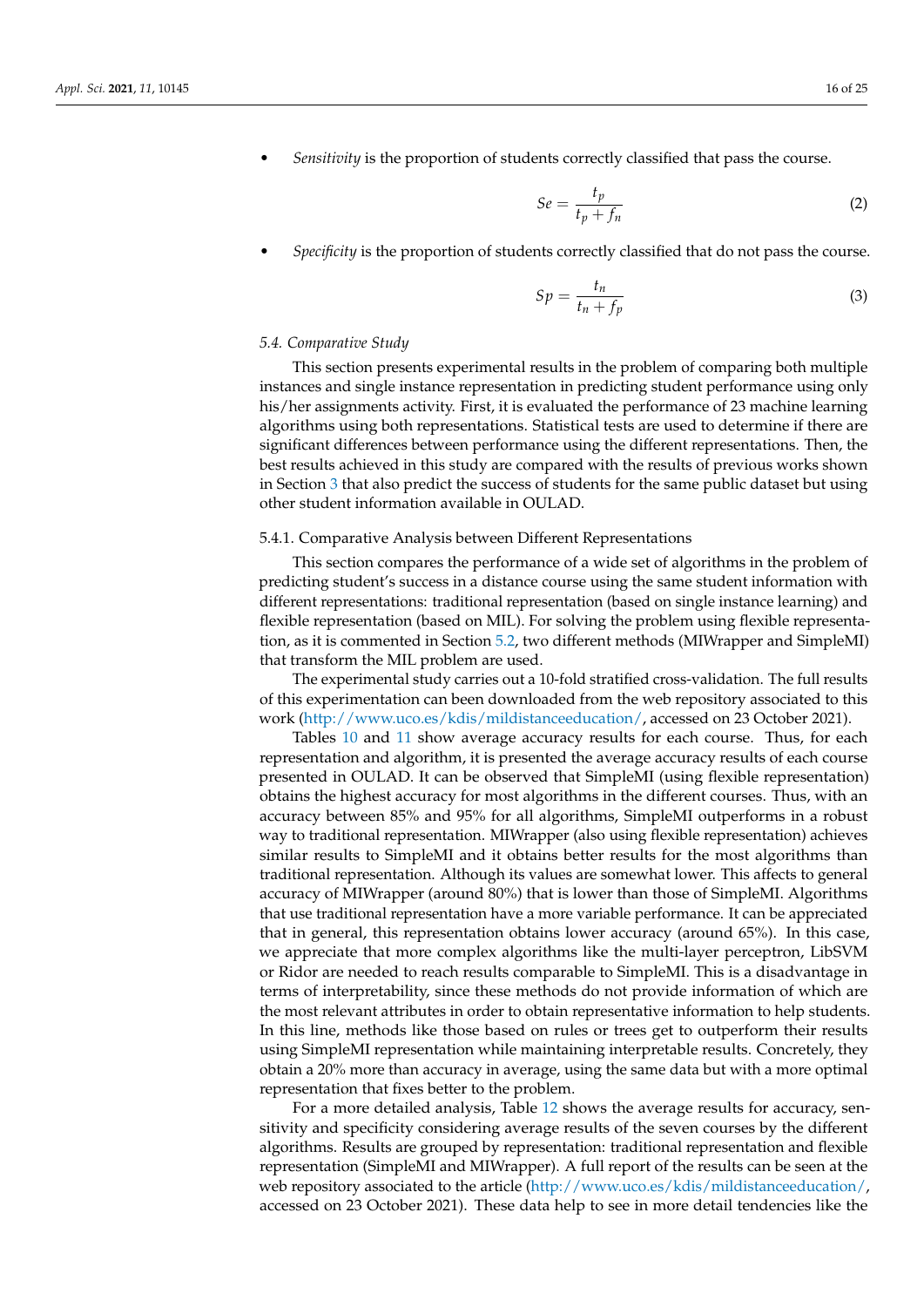superiority of SimpleMI, that gets the best accuracy results in all courses. Thus, the general tendency is that flexible representation (using SimpleMI) gets to improve the algorithms performance, obtaining better accuracy values versus traditional representation. In addition, this table shows in-depth the differences of performance between methods with the different representations. On the one hand, it is shown that traditional representation causes that algorithms obtain better values for specificity (predicting students that do not pass the course) at the expense of obtaining worse values for sensitivity (predicting students that pass the course). On the other hand, flexible representation (using WrapperMI) entails that algorithms obtain better values for sensitivity (predicting students that pass the course) at the expense of obtaining worse values for specificity (predicting students that do not pass the course). The fact of this off-balance between these measures is traduced in worse predictions overall. Again, flexible representation (using SimpleMI) obtains the most balanced results for both measures, sensitivity and specificity. Thus, this representation gets the best value or a very close one, achieving the best accuracy.

To analyze final results and show if there is significant differences between the behavior of algorithms using different representations, it is applied the test of Wilcoxon signed-ranks [\[69\]](#page-24-4). Thus, a pairwise comparison is carried out facing representation based on single instance (traditional) and the two MIL-based representations (SimpleMI, MIWrapper). Table [13](#page-18-1) shows the results of the tests attending to accuracy measure. It is shown the *R* <sup>+</sup>, *R* <sup>−</sup> and *p*-values. With a confidence level of 99%, SimpleMI shows an improvement over the other representations. With a confidence level of 95%, MIWrapper shows an improvement over traditional representation.

Analyzing the differences in sensitivity, Table [14](#page-18-2) shows a similar tendency: both flexible representations significantly outperform with a confidence level of 99% to traditional representation. However, attending to specificity results in Table [15,](#page-18-3) it can be appreciated that MIWrapper has difficulties to distinguish the negative class, which leads to a bad performance compared to SimpleMI and traditional representation. However, SimpleMI does not have this problem, reaching the best results in this metric too.

<span id="page-16-0"></span>

|                   |                       | <b>AAA</b> |       |                                                     |       | <b>BBB</b> |                                | CCC   |       |           |  |
|-------------------|-----------------------|------------|-------|-----------------------------------------------------|-------|------------|--------------------------------|-------|-------|-----------|--|
|                   |                       |            |       | Traditional SimpleMI WrapperMI Traditional SimpleMI |       |            | WrapperMI Traditional SimpleMI |       |       | WrapperMI |  |
|                   | DecisionStump         | 0.710      | 0.918 | 0.789                                               | 0.655 | 0.823      | 0.627                          | 0.794 | 0.788 | 0.740     |  |
|                   | <b>I48</b>            | 0.705      | 0.919 | 0.809                                               | 0.569 | 0.901      | 0.770                          | 0.622 | 0.899 | 0.845     |  |
| Trees methods     | Random Tree           | 0.693      | 0.868 | 0.796                                               | 0.624 | 0.853      | 0.750                          | 0.701 | 0.860 | 0.832     |  |
|                   | RandomForest          | 0.727      | 0.904 | 0.818                                               | 0.619 | 0.886      | 0.754                          | 0.691 | 0.887 | 0.843     |  |
| Rules methods     | ZeroR                 | 0.710      | 0.752 | 0.752                                               | 0.525 | 0.618      | 0.618                          | 0.622 | 0.509 | 0.509     |  |
|                   | OneR                  | 0.710      | 0.918 | 0.775                                               | 0.653 | 0.902      | 0.627                          | 0.800 | 0.889 | 0.712     |  |
|                   | NNge                  | 0.909      | 0.898 | 0.779                                               | 0.501 | 0.877      | 0.657                          | 0.415 | 0.868 | 0.578     |  |
|                   | PART                  | 0.709      | 0.920 | 0.812                                               | 0.569 | 0.899      | 0.779                          | 0.630 | 0.900 | 0.846     |  |
|                   | Ridor                 | 0.899      | 0.902 | 0.744                                               | 0.915 | 0.859      | 0.569                          | 0.901 | 0.850 | 0.655     |  |
|                   | NaiveBayes            | 0.730      | 0.921 | 0.810                                               | 0.785 | 0.735      | 0.706                          | 0.823 | 0.779 | 0.807     |  |
|                   | Logistic              | 0.722      | 0.925 | 0.788                                               | 0.797 | 0.807      | 0.740                          | 0.904 | 0.837 | 0.822     |  |
| SVM methods       | LibSVM                | 0.806      | 0.916 | 0.759                                               | 0.851 | 0.832      | 0.658                          | 0.830 | 0.861 | 0.752     |  |
|                   | SPegasos              | 0.301      | 0.913 | 0.759                                               | 0.489 | 0.795      | 0.627                          | 0.454 | 0.824 | 0.662     |  |
|                   | SGD                   | 0.733      | 0.915 | 0.755                                               | 0.755 | 0.805      | 0.627                          | 0.815 | 0.836 | 0.729     |  |
|                   | <b>SMO</b>            | 0.721      | 0.918 | 0.759                                               | 0.741 | 0.808      | 0.735                          | 0.806 | 0.837 | 0.815     |  |
| ANN methods       | <b>RBFNetwork</b>     | 0.758      | 0.859 | 0.813                                               | 0.856 | 0.907      | 0.687                          | 0.882 | 0.873 | 0.829     |  |
|                   | MultilayerPerceptron  | 0.879      | 0.919 | 0.808                                               | 0.911 | 0.939      | 0.760                          | 0.918 | 0.907 | 0.837     |  |
| Ensembles methods | AdaBoost&RandomForest | 0.656      | 0.905 | 0.813                                               | 0.743 | 0.885      | 0.754                          | 0.689 | 0.884 | 0.838     |  |
|                   | AdaBoost&PART         | 0.738      | 0.918 | 0.811                                               | 0.699 | 0.894      | 0.778                          | 0.715 | 0.894 | 0.847     |  |
|                   | AdaBoost&NaiveBayes   | 0.730      | 0.921 | 0.809                                               | 0.790 | 0.805      | 0.753                          | 0.836 | 0.788 | 0.830     |  |
|                   | Bagging&RandomForest  | 0.726      | 0.919 | 0.820                                               | 0.625 | 0.905      | 0.760                          | 0.690 | 0.903 | 0.845     |  |
|                   | Bagging&PART          | 0.715      | 0.915 | 0.811                                               | 0.562 | 0.895      | 0.778                          | 0.629 | 0.892 | 0.848     |  |
|                   | Bagging&NaiveBayes    | 0.732      | 0.920 | 0.809                                               | 0.785 | 0.699      | 0.683                          | 0.826 | 0.777 | 0.795     |  |

**Table 10.** Accuracy results by algorithm and courses I/II.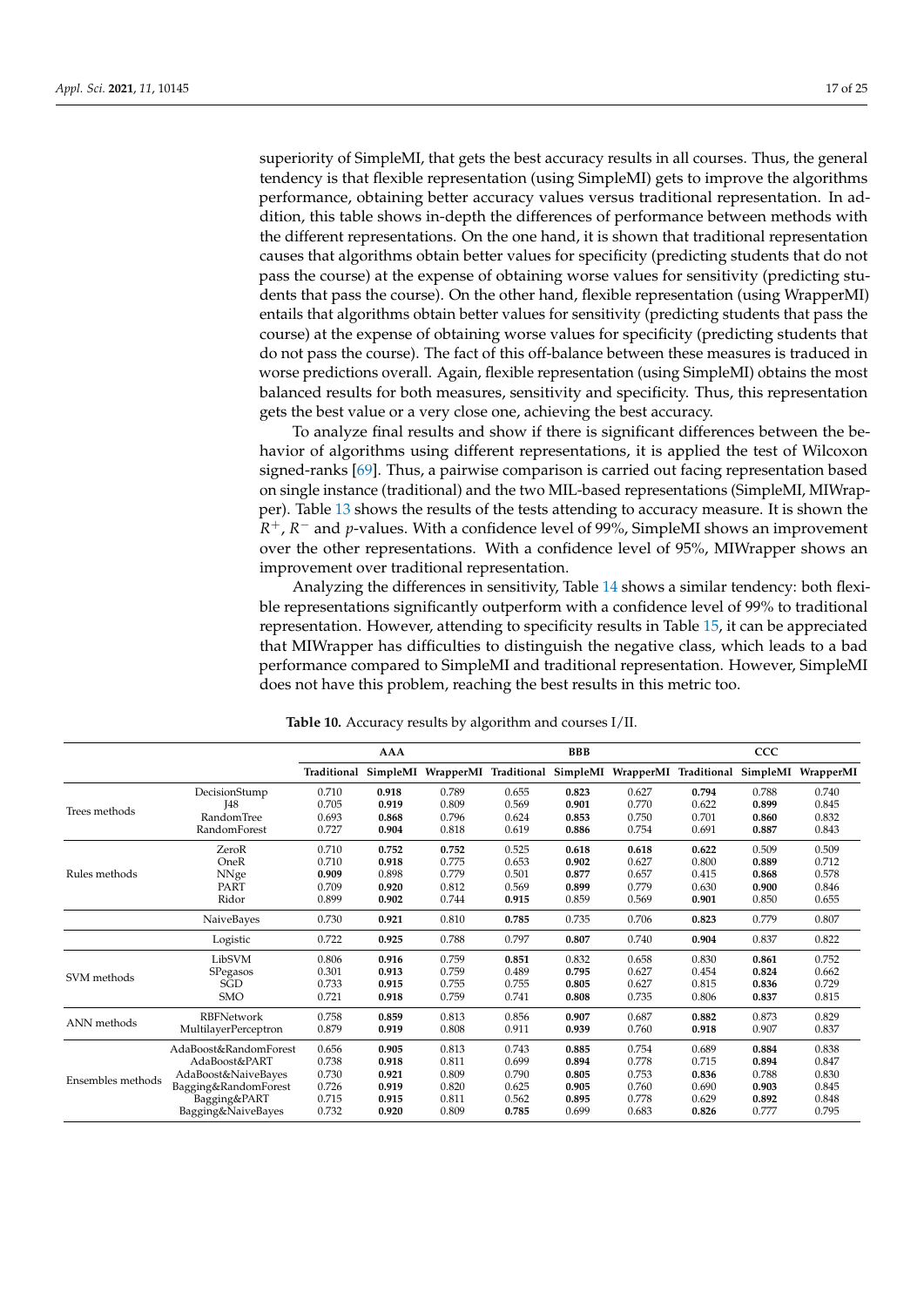<span id="page-17-0"></span>

|                   |                       |             | <b>DDD</b> |           |             | <b>EEE</b> |           |             | <b>FFF</b> |           |             | GGG      |           |
|-------------------|-----------------------|-------------|------------|-----------|-------------|------------|-----------|-------------|------------|-----------|-------------|----------|-----------|
|                   |                       | Traditional | SimpleMI   | WrapperMI | Traditional | SimpleMI   | WrapperMI | Traditional | SimpleMI   | WrapperMI | Traditional | SimpleMI | WrapperMI |
|                   | DecisionStump         | 0.667       | 0.775      | 0.724     | 0.646       | 0.903      | 0.718     | 0.661       | 0.906      | 0.797     | 0.607       | 0.907    | 0.717     |
| Trees methods     | 148                   | 0.584       | 0.863      | 0.809     | 0.593       | 0.898      | 0.816     | 0.530       | 0.931      | 0.868     | 0.597       | 0.908    | 0.784     |
|                   | RandomTree            | 0.584       | 0.828      | 0.776     | 0.596       | 0.872      | 0.789     | 0.667       | 0.909      | 0.830     | 0.590       | 0.862    | 0.771     |
|                   | RandomForest          | 0.584       | 0.855      | 0.797     | 0.603       | 0.888      | 0.799     | 0.659       | 0.929      | 0.848     | 0.600       | 0.900    | 0.771     |
|                   | ZeroR                 | 0.584       | 0.528      | 0.528     | 0.562       | 0.718      | 0.718     | 0.530       | 0.580      | 0.580     | 0.598       | 0.717    | 0.717     |
|                   | OneR                  | 0.665       | 0.844      | 0.668     | 0.646       | 0.904      | 0.729     | 0.656       | 0.924      | 0.611     | 0.603       | 0.907    | 0.720     |
| Rules methods     | NNge                  | 0.863       | 0.830      | 0.695     | 0.911       | 0.871      | 0.722     | 0.506       | 0.918      | 0.637     | 0.612       | 0.887    | 0.635     |
|                   | PART                  | 0.584       | 0.862      | 0.812     | 0.588       | 0.900      | 0.805     | 0.578       | 0.931      | 0.874     | 0.593       | 0.908    | 0.791     |
|                   | Ridor                 | 0.876       | 0.833      | 0.618     | 0.907       | 0.892      | 0.739     | 0.941       | 0.915      | 0.670     | 0.905       | 0.868    | 0.697     |
|                   | NaiveBayes            | 0.817       | 0.765      | 0.742     | 0.602       | 0.900      | 0.773     | 0.789       | 0.910      | 0.832     | 0.588       | 0.902    | 0.814     |
|                   | Logistic              | 0.833       | 0.842      | 0.780     | 0.802       | 0.899      | 0.794     | 0.917       | 0.915      | 0.826     | 0.610       | 0.907    | 0.743     |
|                   | LibSVM                | 0.814       | 0.843      | 0.724     | 0.884       | 0.896      | 0.761     | 0.845       | 0.909      | 0.662     | 0.854       | 0.846    | 0.7232    |
| SVM methods       | SPegasos              | 0.583       | 0.840      | 0.767     | 0.443       | 0.902      | 0.748     | 0.495       | 0.911      | 0.601     | 0.598       | 0.907    | 0.717     |
|                   | SGD                   | 0.796       | 0.847      | 0.688     | 0.607       | 0.895      | 0.722     | 0.719       | 0.911      | 0.594     | 0.604       | 0.907    | 0.717     |
|                   | <b>SMO</b>            | 0.787       | 0.845      | 0.771     | 0.592       | 0.895      | 0.781     | 0.786       | 0.906      | 0.793     | 0.600       | 0.907    | 0.717     |
|                   | RBFNetwork            | 0.758       | 0.799      | 0.768     | 0.856       | 0.902      | 0.793     | 0.882       | 0.909      | 0.837     | 0.694       | 0.904    | 0.790     |
| ANN methods       | MultilayerPerceptron  | 0.879       | 0.855      | 0.787     | 0.911       | 0.903      | 0.807     | 0.918       | 0.930      | 0.870     | 0.881       | 0.907    | 0.784     |
|                   | AdaBoost&RandomForest | 0.761       | 0.857      | 0.786     | 0.679       | 0.889      | 0.792     | 0.805       | 0.926      | 0.838     | 0.728       | 0.898    | 0.769     |
|                   | AdaBoost&PART         | 0.623       | 0.859      | 0.808     | 0.721       | 0.894      | 0.799     | 0.701       | 0.929      | 0.873     | 0.677       | 0.904    | 0.793     |
| Ensembles methods | AdaBoost&NaiveBayes   | 0.820       | 0.814      | 0.767     | 0.818       | 0.900      | 0.779     | 0.838       | 0.910      | 0.855     | 0.588       | 0.902    | 0.809     |
|                   | Bagging&RandomForest  | 0.584       | 0.868      | 0.798     | 0.602       | 0.901      | 0.803     | 0.667       | 0.935      | 0.854     | 0.602       | 0.912    | 0.775     |
|                   | Bagging&PART          | 0.584       | 0.861      | 0.817     | 0.597       | 0.896      | 0.812     | 0.585       | 0.931      | 0.876     | 0.598       | 0.905    | 0.790     |
|                   | Bagging&NaiveBayes    | 0.818       | 0.743      | 0.730     | 0.601       | 0.900      | 0.771     | 0.789       | 0.911      | 0.820     | 0.593       | 0.902    | 0.816     |

**Table 11.** Accuracy results by algorithm and courses II/II.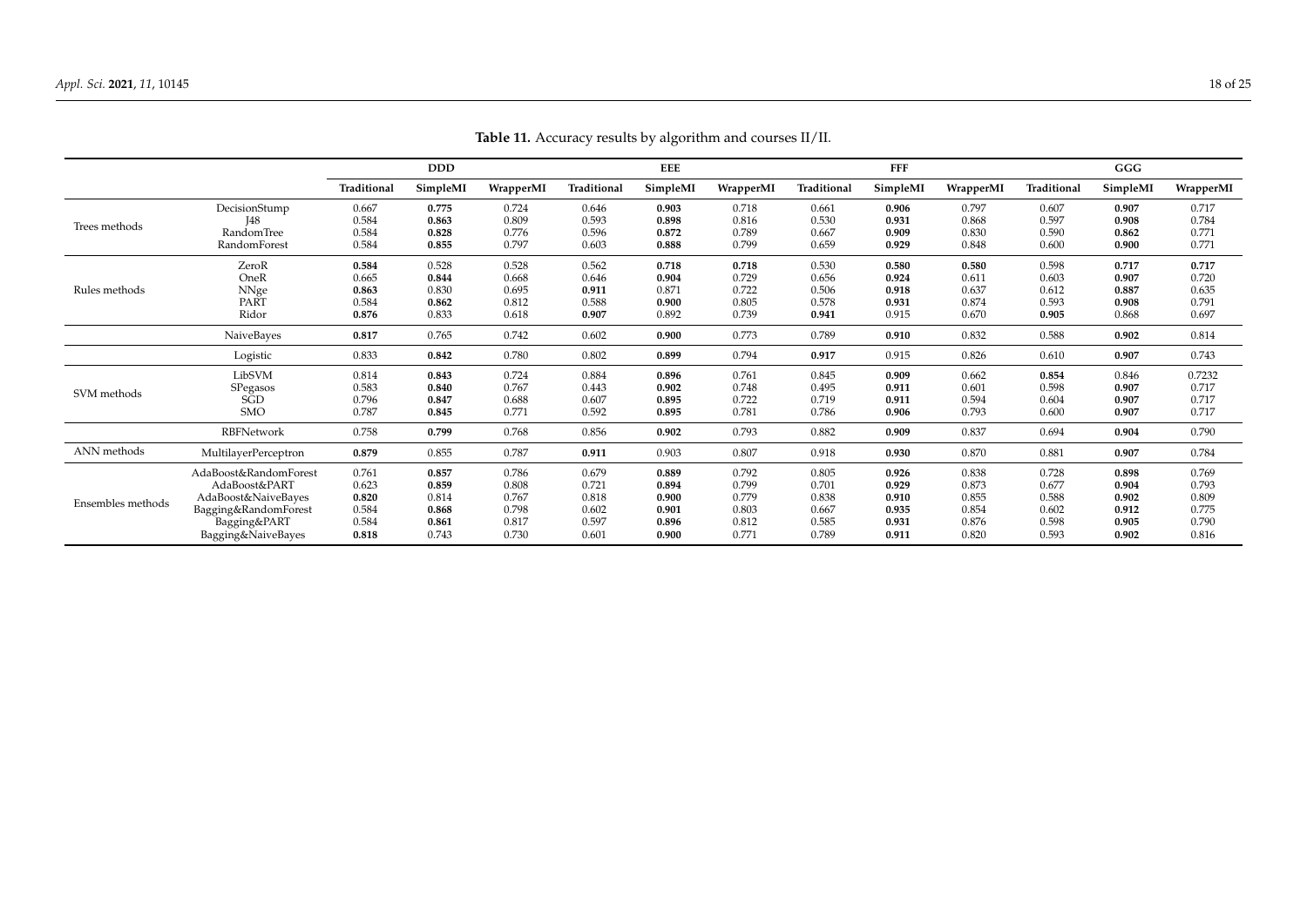<span id="page-18-0"></span>

|                            |                       |             | Accuracy |           |             | Sensitivity |           |             | Specificity |           |
|----------------------------|-----------------------|-------------|----------|-----------|-------------|-------------|-----------|-------------|-------------|-----------|
|                            |                       | Traditional | SimpleMI | WrapperMI | Traditional | SimpleMI    | WrapperMI | Traditional | SimpleMI    | WrapperMI |
|                            | DecisionStump         | 0.677       | 0.860    | 0.730     | 0.458       | 0.949       | 0935      | 0.822       | 0.703       | 0.300     |
| Trees methods              | <b>I48</b>            | 0.600       | 0.903    | 0.814     | 0.434       | 0.953       | 0.959     | 0.592       | 0.802       | 0.505     |
|                            | RandomTree            | 0636        | 0.865    | 0.792     | 0.504       | 0.889       | 0.951     | 0.616       | 0.807       | 0.463     |
|                            | RandomForest          | 0640        | 0.893    | 0.804     | 0.510       | 0.931       | 0.957     | 0.610       | 0.810       | 0.485     |
|                            | ZeroR                 | 0.590       | 0.631    | 0.631     | 0.429       | 0.857       | 0.857     | 0.571       | 0.143       | 0.143     |
|                            | OneR                  | 0.676       | 0.898    | 0.692     | 0.458       | 0.966       | 0.985     | 0.818       | 0.770       | 0.156     |
| Rules methods              | NNge                  | 0.674       | 0.878    | 0.672     | 0.954       | 0.905       | 0.891     | 0.397       | 0.814       | 0.298     |
|                            | PART                  | 0.607       | 0.903    | 0.817     | 0.443       | 0.949       | 0.957     | 0.604       | 0.806       | 0.515     |
|                            | Ridor                 | 0.906       | 0.874    | 0.670     | 0.948       | 0.949       | 0.871     | 0.732       | 0.720       | 0.291     |
|                            | NaiveBayes            | 0.733       | 0.844    | 0.783     | 0.851       | 0.938       | 0.955     | 0.560       | 0.676       | 0.440     |
|                            | Logistic              | 0.798       | 0.876    | 0.785     | 0.822       | 0.945       | 0.962     | 0.716       | 0.738       | 0.417     |
|                            | LibSVM                | 0.841       | 0.872    | 0.720     | 0.978       | 0.920       | 0.989     | 0.667       | 0.769       | 0.218     |
|                            | SPegasos              | 0.480       | 0.870    | 0.697     | 0.548       | 0.948       | 0.964     | 0.483       | 0.717       | 0.193     |
|                            | <b>SGD</b>            | 0.718       | 0.874    | 0.690     | 0.728       | 0.950       | 0.968     | 0.587       | 0.720       | 0.142     |
| SVM methods<br>ANN methods | <b>SMO</b>            | 0.719       | 0.874    | 0.767     | 0.722       | 0.953       | 0.965     | 0.585       | 0.716       | 0.354     |
|                            | <b>RBFNetwork</b>     | 0.812       | 0.879    | 0.788     | 0.861       | 0.947       | 0.954     | 0.647       | 0.727       | 0.433     |
|                            | MultilayerPerceptron  | 0.899       | 0.909    | 0.808     | 0.919       | 0.943       | 0.954     | 0.757       | 0.788       | 0.498     |
|                            | AdaBoost&RandomForest | 0.723       | 0.892    | 0.798     | 0.607       | 0.930       | 0.953     | 0.719       | 0.810       | 0.478     |
|                            | AdaBoost&PART         | 0.696       | 0.899    | 0.816     | 0.684       | 0.946       | 0.956     | 0.617       | 0.799       | 0.514     |
| Ensembles methods          | AdaBoost&NaiveBayes   | 0.774       | 0.863    | 0.800     | 0.843       | 0.925       | 0.949     | 0.617       | 0.738       | 0.488     |
|                            | Bagging&RandomForest  | 0.642       | 0.906    | 0.808     | 0.513       | 0.958       | 0.957     | 0.610       | 0.799       | 0.495     |
|                            | Bagging&PART          | 0.610       | 0.899    | 0.819     | 0.444       | 0.940       | 0.959     | 0.603       | 0.811       | 0.518     |
|                            | Bagging&NaiveBayes    | 0.735       | 0.836    | 0.775     | 0.849       | 0.945       | 0.958     | 0.525       | 0.648       | 0.416     |

| Table 12. Average results by algorithm for all courses. |  |  |  |  |
|---------------------------------------------------------|--|--|--|--|
|---------------------------------------------------------|--|--|--|--|

<span id="page-18-1"></span>**Table 13.** Wilcoxon signed-rank test results for accuracy measure.

| Comparison                       | $R^+$ |    | $R^-$ <i>p</i> -Value          |
|----------------------------------|-------|----|--------------------------------|
| <b>SimpleMI</b> vs. Traditional  | 273   |    | 3 $1.192 \times 10^{-6}$       |
| <b>MIWrapper</b> vs. Traditional | 212   | 62 | 0.02332                        |
| <b>SimpleMI</b> vs. MIWrapper    | 275   |    | $0 \quad 4.768 \times 10^{-7}$ |

<span id="page-18-2"></span>**Table 14.** Wilcoxon signed-rank test results for sensitivity measure.

| Comparison                       | $R^+$ |     | $R^-$ <i>p</i> -Value   |
|----------------------------------|-------|-----|-------------------------|
| <b>SimpleMI</b> vs. Traditional  | 269   |     | 7 $4.53 \times 10^{-6}$ |
| <b>MIWrapper</b> vs. Traditional | 269   |     | 7 $4.53 \times 10^{-6}$ |
| SimpleMI vs. <b>MIWrapper</b>    | 44    | 231 | 0.003252                |

<span id="page-18-3"></span>**Table 15.** Wilcoxon signed-rank test results for specificity measure.

| Comparison                      | $R^+$ | $R^-$ <i>p</i> -Value          |
|---------------------------------|-------|--------------------------------|
| <b>SimpleMI</b> vs. Traditional | 239   | 37 0.001279                    |
| MIWrapper vs. Traditional       |       | $276$ $2.384 \times 10^{-7}$   |
| <b>SimpleMI</b> vs. MIWrapper   | 275   | $0 \quad 4.768 \times 10^{-7}$ |

The main conclusion extracted from this experimentation is the importance of an appropriate problem representation. It can be seen that the assignments represented with single instance learning obtain lower results. These results can explain why assignments are not widely included as influencing factors in previous studies of predicting students' performance. Using the same type of information and the same learning algorithms, but a representation based on MIL, algorithms can predict the student's success in distance education with more accuracy. Thus, we can see that flexible representation can obtain differences of more than 20% of performance in comparison with traditional representation.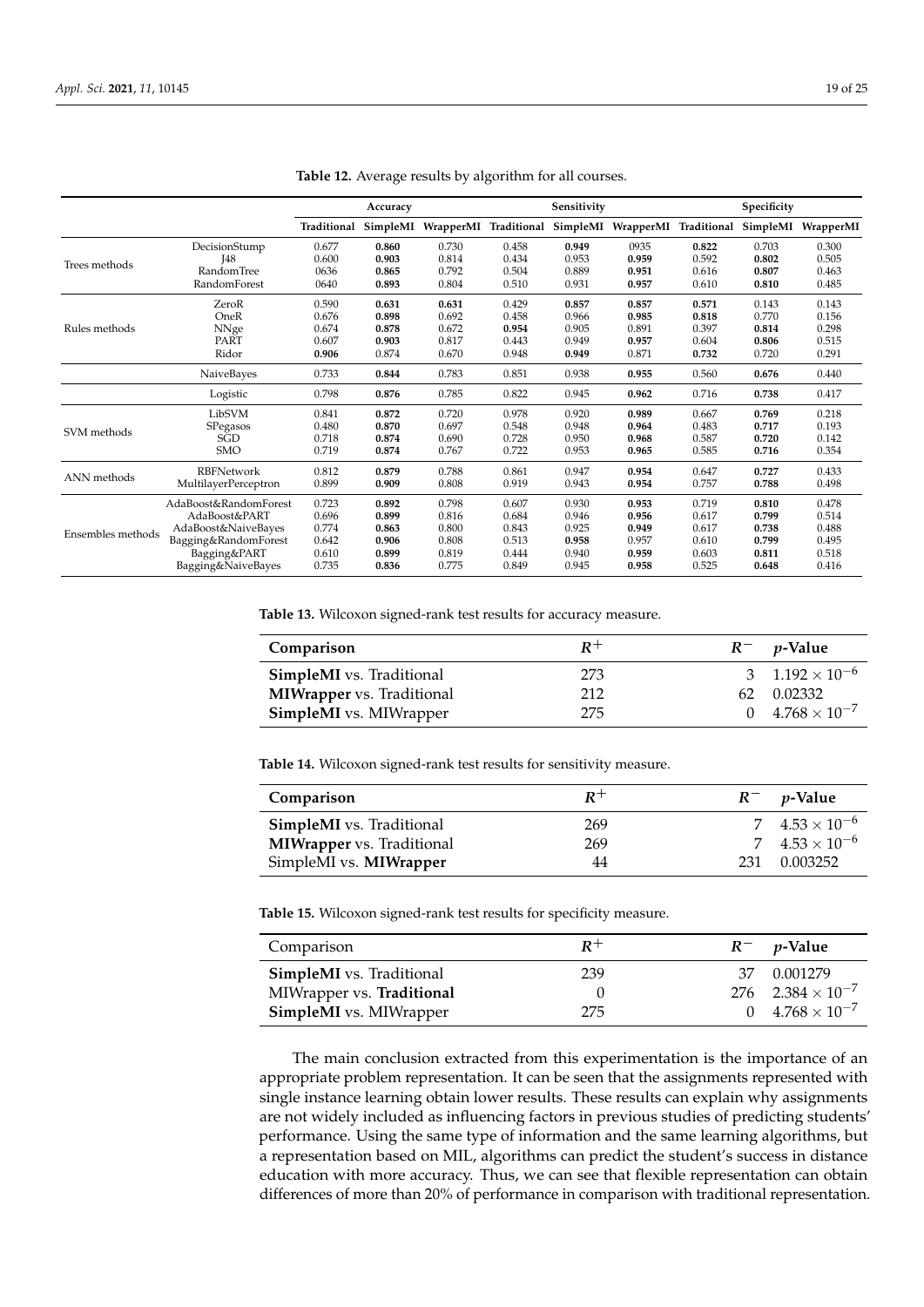#### 5.4.2. Comparative Analysis with Previous Works

Based on previous studies shown in Section [3](#page-3-0) (Table [1\)](#page-5-0), this work deviates from the general trend marked by the use of clickstreams (well known as student interactions with the VLE). As it has been shown, a limited number of studies use the information about assignments as influential factor for the predictions.

However, as it has been shown in the previous comparative study, assignments can obtain equal or better results if they are processed with the appropriate representation. Thus, in this section a comparison of the accuracy to predict student's performance is carried out attending to the best MIL method according previous section, SimpleMI, and the related work. Table [16](#page-19-0) shows these differences with a special focus on previous works that have used same algorithms but from a traditional learning perspective. Thus, it is shown the algorithm and the data from OULAD in previous work compared to the use of MIL. For example, we can focus on the unique previous work that uses solely assignments data [\[40\]](#page-23-3). This work is limited to courses CCC and FFF and it obtains an average accuracy of 83% using decision trees. In our work, for these courses and algorithms, the best results reached show an average accuracy of 92'1%. Focusing on previous works focus on predicting student success or failure in a course but not based on assignments data, the best results are achieved by [\[30\]](#page-22-28). This work applies J48 over VLE activity data obtaining an average accuracy over all the courses 90%. In our case, using only assignment data with the same algorithm, the best result achieved for each course gets an average accuracy of 92.7%.

<span id="page-19-0"></span>

|                     |                          |              |         | <b>Previous Work</b> |        | Proposed MIL Approach |         |        |        |                |  |
|---------------------|--------------------------|--------------|---------|----------------------|--------|-----------------------|---------|--------|--------|----------------|--|
| Algorithm           | Course                   | Ref.         | Assign. | Clicks               | Demog. | Acc.                  | Assign. | Clicks | Demog. | Acc.           |  |
| Decision tree       | <b>CCC</b><br><b>FFF</b> | $[40]$       | $\chi$  |                      |        | 86.6%<br>79.4%        | X<br>X  |        |        | 89.9%<br>93.1% |  |
|                     | AAA                      | <b>44</b>    |         |                      | X      | 83.1%                 | X       |        |        | 91.9%          |  |
| I48                 | All courses              | [30]<br>[33] |         | X<br>X               |        | 86.7%<br>88.5%        | X       |        |        | $90.3\%$       |  |
| <b>RandomForest</b> | All courses              | [47]<br>[26] | $\chi$  | $\chi$<br>X          | $\chi$ | 81.8%<br>86.2%        | X       |        |        | 89.3%          |  |
| NaiveBayes          | All courses              | $[38]$       |         | $\chi$               | $\chi$ | 63.8%                 | $\chi$  |        |        | 84.4%          |  |
| <b>SVM</b>          | All courses              | $[27]$       |         | X                    | X      | 88.0%                 | $\chi$  |        |        | 87.2%          |  |
| <b>ANN</b>          | All courses              | [45]         |         | $\chi$               |        | $89.0\%$              | X       |        |        | $90.9\%$       |  |

**Table 16.** Comparison with previous works that uses same algorithms from a traditional learning perspective.

There are also some works that use algorithms not included in our study, like XG-Boost [\[36\]](#page-23-1), Gausian Mixture Models [\[29\]](#page-22-24), or Deep Learning [\[39](#page-23-2)[,41](#page-23-4)[–43\]](#page-23-5). However, if their best results are compared to the best results obtained in this work, MIL achieves equals or better results using less data and in a more interpretative way. This is shown in Table [17.](#page-20-1) This table shows each previous work that employs an algorithm not included in our study and it addresses the same problem of predicting student's performance, as well as the information used, with the best result obtained using MIL (SimpleMI) for the same courses.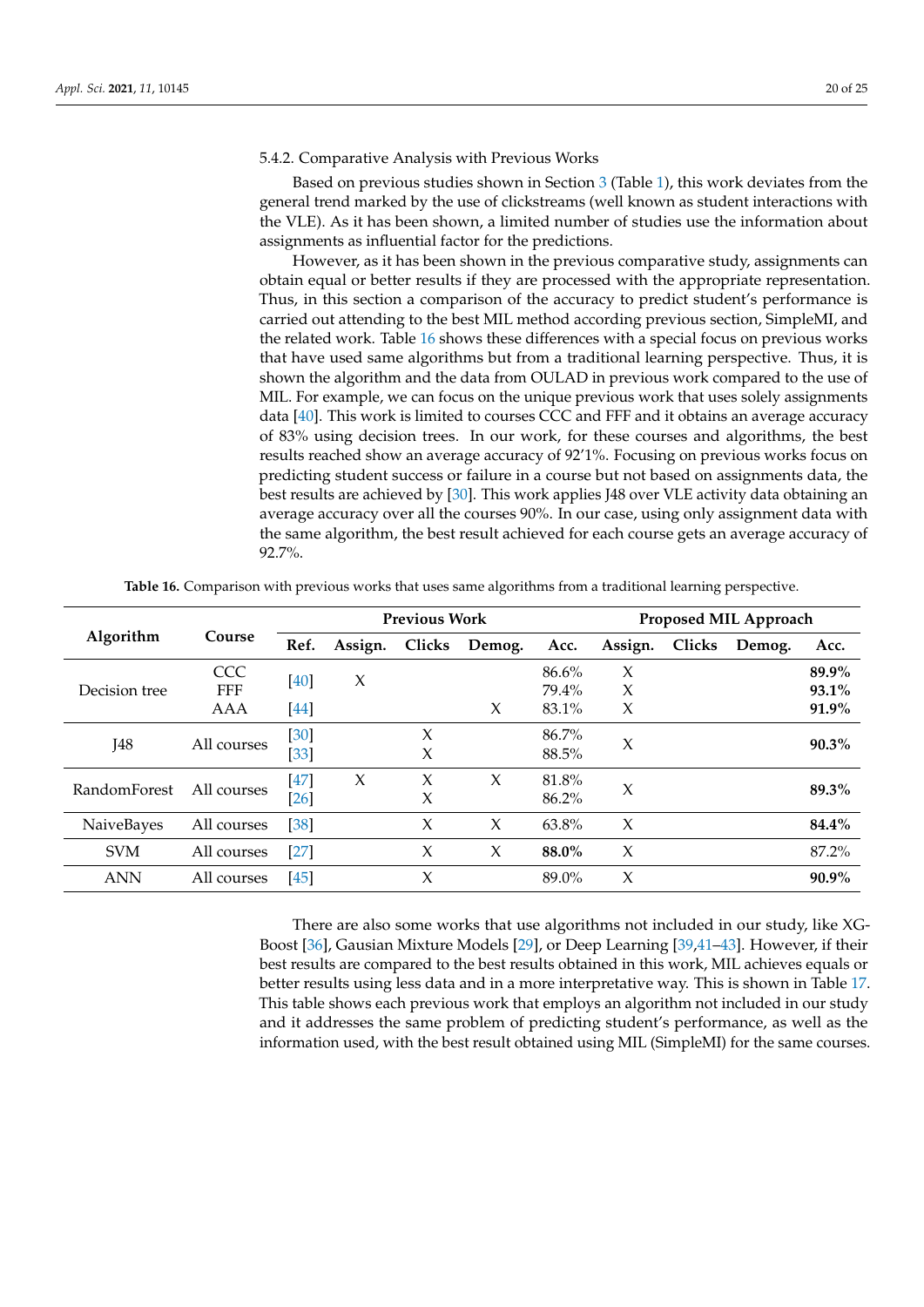<span id="page-20-1"></span>

| <b>Previous Work</b> |                        |                                                                          |   |             |                       | Proposed MIL Approach      |                          |         |        |        |          |  |
|----------------------|------------------------|--------------------------------------------------------------------------|---|-------------|-----------------------|----------------------------|--------------------------|---------|--------|--------|----------|--|
| Course               | Ref.                   | Algorithm                                                                |   |             | Assign. Clicks Demog. | Acc.                       | <b>Algorithm</b>         | Assign. | Clicks | Demog. | Acc.     |  |
| <b>BBB</b>           | $[29]$                 | Gaussian Mixture                                                         |   | X           |                       | 85.5%                      | Multilayer Perceptron    | X       |        |        | 93.9%    |  |
| DDD                  | $[37]$                 | Dynamic Incremental<br>Semi-supervised<br>Fuzzy C-means                  | X | X           | X                     | 89.3%                      | Bagging & RandomForest   | X       |        |        | 86.8%    |  |
| AAA                  | $[43]$                 | Convolutional and<br>Recurrent Deep Model                                | X | X           | X                     | $61.0\%$                   | PART                     | X       |        |        | 92.0%    |  |
| All<br>courses       | $[41]$<br>[39]<br>[45] | Deep ANN<br><b>Recurrent Neural Network</b><br>Adversarial Network + ANN | X | Х<br>X<br>Х | Х<br>X                | 84.5%<br>$75.0\%$<br>89.0% | Multilayer<br>Perceptron | X       |        |        | $90.9\%$ |  |

**Table 17.** Comparison with previous works that use different algorithms from a traditional learning perspective.

Nevertheless, these comparisons should be taken carefully, since the conditions of experimentation and evaluation may differ. Thus, our study shows that general performance of predictive models based on MIL and assignments data are competitive with respect to other approaches that do not use this information or combine it with other factors. To promote future fair comparisons, all information necessary to carry out this experimental study is available in the public repository associated to the article.

#### <span id="page-20-0"></span>*5.5. Discussion of Results*

In this section, it is highlighted the implications of using MIL to predict students' performance in a context of distance learning. Moreover, the possible limitations that the proposed approach may have are also discussed. Comparative analysis between different representations has shown that MIL robustly outperforms to traditional representation. Concretely, it is obtained approximately a 20% more accurate results on average. In the context of the problem of student's performance, it is important to attend not only to general metrics that give the same importance to all classes, but also to metrics that explain how well our system finds those problematic students that will not pass or dropout the course. This can be measured with metrics like specificity, in which MIL also outperforms traditional data representation. Given the superiority in performance, it is also worth commenting on the advantage of using MIL in terms of interpretability of results. In the context of predicting student's performance, it is very important that the models are not a black box. Thus, they could be interpreted by mentors and tutors in order to be able to correct in time trends that may lead to students failing or dropping out of the course. With MIL, a student's assignment information takes up to four times less than using the simple instance-based representation. This helps to create models more quickly and reduce redundancy in the information, which makes the results easier for a human to read. This, together with the lack of the need for deep learning or black box algorithms to obtain results above 90% accuracy, means that the level of interpretability of MIL models remains high and can be used in real-world tools to identify potential problems in distance learning courses with large numbers of failures, as well as to identify specific students at risk of failing.

On the other side, the approach of this work may also have limitations that should be taken into account. The authors can identify two main problems that can be addressed in future works. First, this work has been carried out by analyzing the dropout and failure profiles together. Although both profiles correspond to students who do not pass the course, this could be due to different causes, so it is worth considering the possibility of carrying out a separate analysis to identify each type of student at risk. Second, the study has been made considering all the activities of the course, i.e., it is required to have reached an advanced point of the course to have all the information of the assignments that have been submitted. This limits the possibilities of action to prevent an at-risk student from failing the course. It would be desirable to tweak the approach to only use the information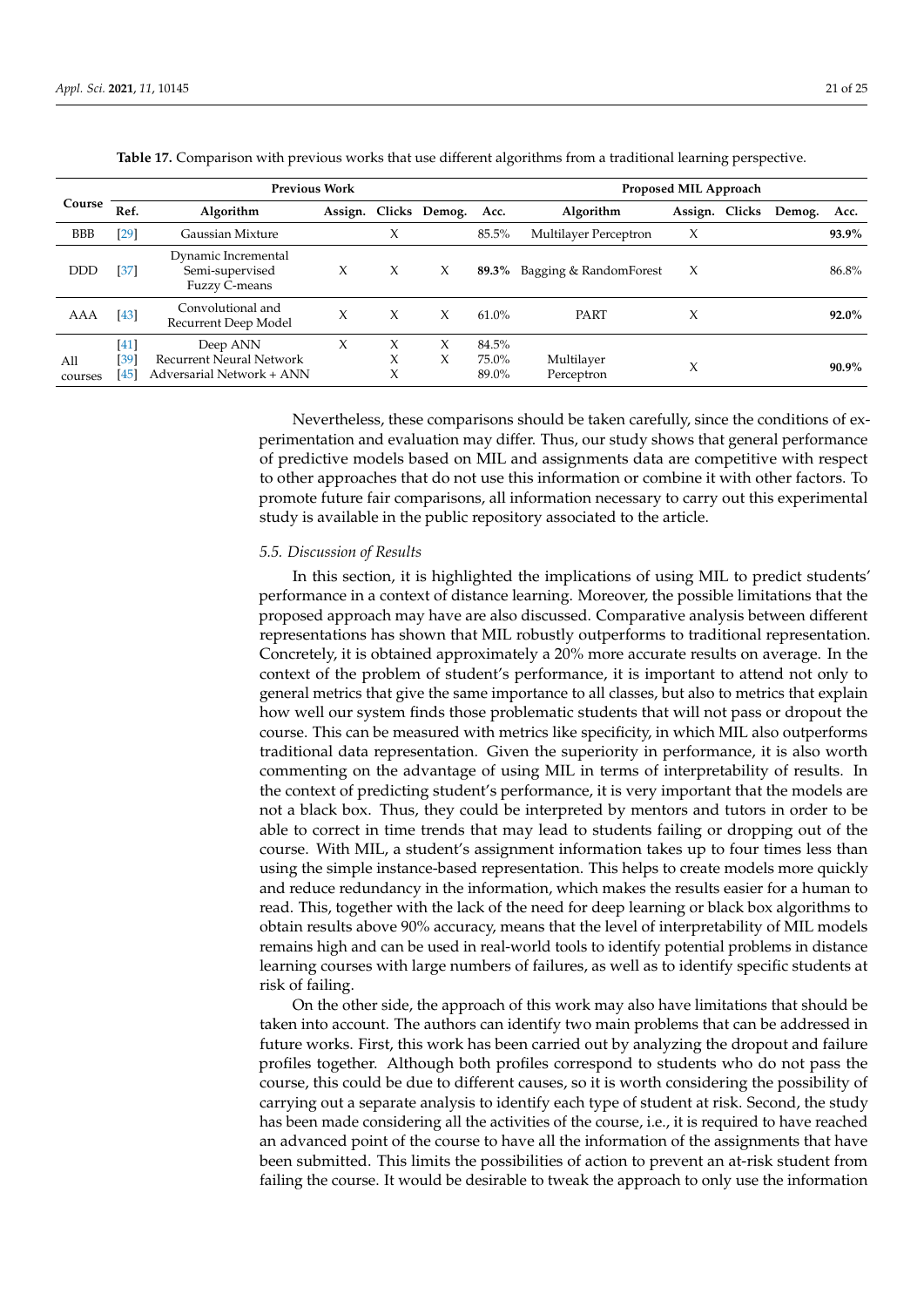from the assignments up to a certain point in the course, in order to have enough time before the final exam to be able to adequately guide the at-risk student to avoid failure.

#### <span id="page-21-2"></span>**6. Conclusions and Future Work**

This paper shows the impact of assignments information to predict the academic achievements. Online courses are characterized by a high number of enrolled students with a low participation and engagement, in general terms. Moreover, assignments depend on each course, because each has its own curriculum, scheduling and evaluation approach, so offers different number and type of assignments. This has led to ignore assignments as a criterion to predict students performance, as proves the very limited number of works that study them. The main problem is that traditional representation produces a very complex representation that machine learning algorithms cannot properly process.

This work shows that information about assignments can be very valuable to predict students performance when it is appropriately represented. The comparative study has employed a public dataset in learning analytics, OULAD. This dataset allows to work with a big amount of data and the comparison of the proposed study and results in an existing common framework. Thus, starting from this dataset, the appropriate transformations have been applied to use MIL as the learning paradigm, generating the files in ARFF format necessary to train the predictive models. These files are publicly available in the web repository associated with the article. Experimental results over a wide set of 23 machine learning algorithms and 7 courses show that, in a general way, using assignments in a flexible representation improve the accuracy with respect to use the same information in a traditional representation, achieving an important balance between sensitivity and specificity measures. Statistical tests confirm these results showing significant differences in every studied metric between multiple instances and single instance representations. Finally, it is carried out a comparison with previous studies that also use OULAD for predicting student performance from other factors, such as demographic information and students interactions with VLE, showing the relevance of assignments as a very influential factor to determine the student success or failure.

The great variety of information gathered in OULAD together with the promising results obtained open the door to continue this line of research. Thus, it may be tested another source of information to predict the student success like the clicks activity in the VLE, the number of times that the student has done a course or including demographic data. In addition, it is propose to extend the study to algorithms unique to MIL paradigm, as well as explore different MI assumptions existing in the bibliography.

**Author Contributions:** Conceptualization, A.E., C.R. and A.Z.; methodology, A.E., C.R. and A.Z.; software, A.E.; validation, A.E. and A.Z.; formal analysis, C.R. and A.Z.; investigation, A.E., C.R. and A.Z.; writing—original draft preparation, A.E., C.R.; writing—review and editing, A.Z.; supervision, C.R. and A.Z. All authors have read and agreed to the published version of the manuscript.

**Funding:** This work was supported by the Spanish Ministry of Science and Technology [No. PID2020- 115832GB-100].

**Institutional Review Board Statement:** Not applicable.

**Informed Consent Statement:** Not applicable.

**Data Availability Statement:** Source data are available [https://analyse.kmi.open.ac.uk/open\\_](https://analyse.kmi.open.ac.uk/open_dataset) [dataset,](https://analyse.kmi.open.ac.uk/open_dataset) accessed on 23 October 2021, and dataset processed with arff format can be found at [https://www.uco.es/kdis/mildistanceeducation,](https://www.uco.es/kdis/mildistanceeducation) accessed on 23 October 2021.

**Conflicts of Interest:** The authors declare no conflict of interest.

#### **References**

- <span id="page-21-0"></span>1. Yunusa, A.A.; Umar, I.N. A scoping review of Critical Predictive Factors (CPFs) of satisfaction and perceived learning outcomes in E-learning environments. *Educ. Inf. Technol.* **2021**, *26*, 1223–1270.
- <span id="page-21-1"></span>2. Romero, C.; Ventura, S. Data mining in education. *Wiley Interdiscip. Rev. Data Min. Knowl. Discov.* **2013**, *3*, 12–27.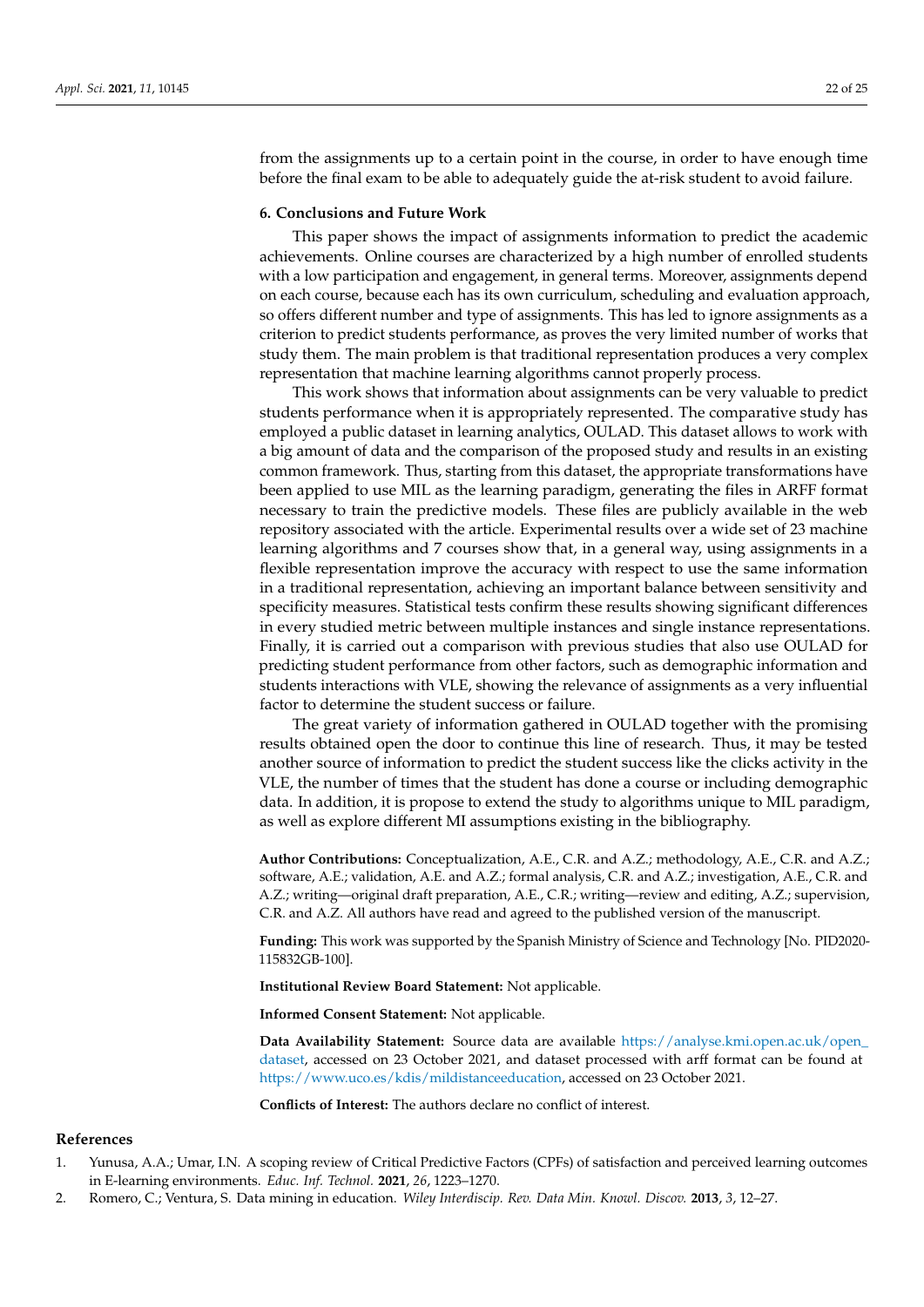- <span id="page-22-0"></span>3. Tomasevic, N.; Gvozdenovic, N.; Vranes, S. An overview and comparison of supervised data mining techniques for student exam performance prediction. *Comput. Educ.* **2020**, *143*, 103676.
- <span id="page-22-1"></span>4. Gardner, J.; Brooks, C. Student success prediction in MOOCs. *User Model. User Adapt. Interact.* **2018**, *28*, 127–203.
- <span id="page-22-2"></span>5. Panagiotakopoulos, T.; Kotsiantis, S.; Kostopoulos, G.; Iatrellis, O.; Kameas, A. Early Dropout Prediction in MOOCs through Supervised Learning and Hyperparameter Optimization. *Electronics* **2021**, *10*, 1701.
- <span id="page-22-3"></span>6. Gong, J.W.; Liu, H.C.; You, X.Y.; Yin, L. An integrated multi-criteria decision making approach with linguistic hesitant fuzzy sets for E-learning website evaluation and selection. *Appl. Soft Comput.* **2021**, *102*, 107118.
- <span id="page-22-4"></span>7. Yang, Q.; Lee, Y.C. The Critical Factors of Student Performance in MOOCs for Sustainable Education: A Case of Chinese Universities. *Sustainability* **2021**, *13*, 8089.
- <span id="page-22-5"></span>8. Jaggars, S.S.; Xu, D. How do online course design features influence student performance? *Comput. Educ.* **2016**, *95*, 270–284.
- <span id="page-22-6"></span>9. Muñoz-Merino, P.J.; González Novillo, R.; Delgado Kloos, C. Assessment of skills and adaptive learning for parametric exercises combining knowledge spaces and item response theory. *Appl. Soft Comput. J.* **2018**, *68*, 110–124.
- <span id="page-22-7"></span>10. Birjali, M.; Beni-Hssane, A.; Erritali, M. A novel adaptive e-learning model based on Big Data by using competence-based knowledge and social learner activities. *Appl. Soft Comput. J.* **2018**, *69*, 14–32.
- <span id="page-22-8"></span>11. Abu Saa, A.; Al-Emran, M.; Shaalan, K. Factors Affecting Students' Performance in Higher Education: A Systematic Review of Predictive Data Mining Techniques. *Technol. Knowl. Learn.* **2019**, *24*, 567–598.
- <span id="page-22-9"></span>12. Dietterich, T.G.; Lathrop, R.H.; Lozano-Pérez, T. Solving the multiple instance problem with axis-parallel rectangles. *Artif. Intell.* **1997**, *89*, 31–71.
- <span id="page-22-10"></span>13. Kuzilek, J.; Hlosta, M.; Zdrahal, Z. Data Descriptor: Open University Learning Analytics dataset. *Sci. Data* **2017**, *4*, 1–8.
- <span id="page-22-11"></span>14. Carbonneau, M.A.; Cheplygina, V.; Granger, E.; Gagnon, G. Multiple instance learning: A survey of problem characteristics and applications. *Pattern Recognit.* **2018**, *77*, 329–353.
- <span id="page-22-12"></span>15. Sudharshan, P.J.; Petitjean, C.; Spanhol, F.; Oliveira, L.E.; Heutte, L.; Honeine, P. Multiple instance learning for histopathological breast cancer image classification. *Expert Syst. Appl.* **2019**, *117*, 103–111.
- <span id="page-22-13"></span>16. Zafra, A.; Romero, C.; Ventura, S. Multiple instance learning for classifying students in learning management systems. *Expert Syst. Appl.* **2011**, *38*, 15020–15031.
- <span id="page-22-14"></span>17. Kotsiantis, S.; Kanellopoulos, D.; Tampakas, V. Financial application of multi-instance learning: Two Greek case studies. *J. Converg. Inf. Technol.* **2010**, *5*, 5.
- <span id="page-22-15"></span>18. Foulds, J.; Frank, E. A review of multi-instance learning assumptions. *Knowl. Eng. Rev.* **2010**, *25*, 1–25.
- <span id="page-22-16"></span>19. Alyahyan, E.; Düştegör, D. Predicting academic success in higher education: Literature review and best practices. *Int. J. Educ. Technol. High. Educ.* **2020**, *17*, 1–21.
- <span id="page-22-17"></span>20. Hasan, R.; Palaniappan, S.; Mahmood, S.; Abbas, A.; Sarker, K.U.; Sattar, M.U. Predicting student performance in higher educational institutions using video learning analytics and data mining techniques. *Appl. Sci.* **2020**, *10*, 3894.
- <span id="page-22-18"></span>21. Hung, H.C.; Liu, I.F.; Liang, C.T.; Su, Y.S. Applying educational data mining to explore students' learning patterns in the flipped learning approach for coding education. *Symmetry* **2020**, *12*, 213.
- <span id="page-22-19"></span>22. Shelton, B.E.; Hung, J.L.; Lowenthal, P.R. Predicting student success by modeling student interaction in asynchronous online courses. *Distance Educ.* **2017**, *38*, 59–69.
- <span id="page-22-20"></span>23. Coussement, K.; Phan, M.; De Caigny, A.; Benoit, D.F.; Raes, A. Predicting student dropout in subscription-based online learning environments: The beneficial impact of the logit leaf model. *Decis. Support Syst.* **2020**, *135*, 113325.
- <span id="page-22-21"></span>24. Kostopoulos, G.; Lipitakis, A.D.; Kotsiantis, S.; Gravvanis, G. Predicting student performance in distance higher education using active learning. *Commun. Comput. Inf. Sci.* **2017**, *744*, 75–86.
- <span id="page-22-22"></span>25. Kostopoulos, G.; Kotsiantis, S.; Fazakis, N.; Koutsonikos, G.; Pierrakeas, C. A Semi-Supervised Regression Algorithm for Grade Prediction of Students in Distance Learning Courses. *Int. J. Artif. Intell. Tools* **2019**, *28*, 1940001.
- <span id="page-22-23"></span>26. Haiyang, L.; Wang, Z.; Benachour, P.; Tubman, P. A time series classification method for behaviour-based dropout prediction. In Proceedings of the 18th IEEE International Conference on Advanced Learning Technologies, Mumbai, India, 9–13 July 2018; pp. 191–195.
- <span id="page-22-25"></span>27. Heuer, H.; Breiter, A. Student Success Prediction and the Trade-Off between Big Data and Data Minimization. In *Die 16. E-Learning Fachtagung Informatik*; Krömker, D., Schroeder, U., Eds.; Gesellschaft für Informatik e.V.: Bonn, Germany, 2018; pp. 219–230.
- <span id="page-22-26"></span>28. Doijode, V.; Singh, N. Predicting student success based on interaction with virtual learning environment. In Proceedings of the SouthEast SAS Users Group Conference, Bethesda, MD, USA, 16–18 October 2016; p. 10.
- <span id="page-22-24"></span>29. Alshabandar, R.; Hussain, A.; Keight, R.; Laws, A.; Baker, T. The Application of Gaussian Mixture Models for the Identification of At-Risk Learners in Massive Open Online Courses. In Proceedings of the IEEE Congress on Evolutionary Computation, Rio de Janeiro, Brazil, 8–13 July 2018; pp. 1–8.
- <span id="page-22-28"></span>30. Netto Silveira, P.D.; Lube Dos Santos, O. A predictive model of academic failure or success for institutional and trace data. In Proceedings of the 14th Latin American Conference on Learning Technologies, 30 October–1 November 2019; pp. 162–165.
- <span id="page-22-29"></span>31. Netto Silveira, P.D.; Cury, D.; Menezes, C.; Dos Santos, O.L. Analysis of classifiers in a predictive model of academic success or failure for institutional and trace data. In Proceedings of the IEEE Frontiers in Education Conference, Covington, KY, USA, 16–19 October 2019; pp. 1–8.
- <span id="page-22-27"></span>32. Kuzilek, J.; Vaclavek, J.; Fuglik, V.; Zdrahal, Z. Student Drop-out Modelling Using Virtual Learning Environment Behaviour Data. In *European Conference on Technology Enhanced Learning*; Springer: Cham, Switzerland, 2018; pp. 166–171.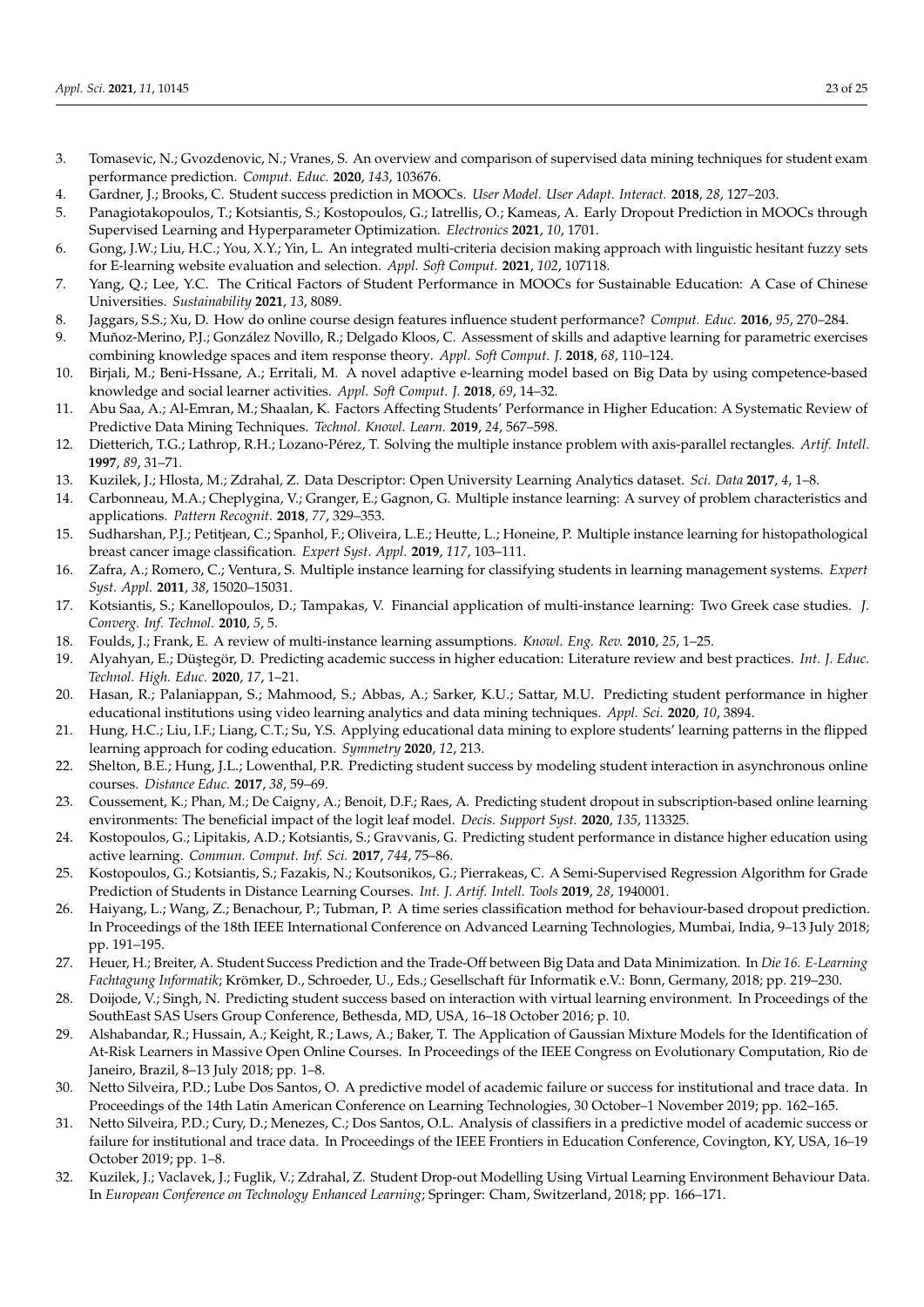- <span id="page-23-8"></span>33. Hussain, M.; Zhu, W.; Zhang, W.; Abidi, S.M.R. Student Engagement Predictions in an e-Learning System and Their Impact on Student Course Assessment Scores. *Comput. Intell. Neurosci.* **2018**, *2018*, 6347186.
- <span id="page-23-12"></span>34. Hassan, S.U.; Waheed, H.; Aljohani, N.R.; Ali, M.; Ventura, S.; Herrera, F. Virtual learning environment to predict withdrawal by leveraging deep learning. *Int. J. Intell. Syst.* **2019**, *34*, 1935–1952.
- <span id="page-23-0"></span>35. Aljohani, N.R.; Fayoumi, A.; Hassan, S.U. Predicting at-risk students using clickstream data in the virtual learning environment. *Sustainability* **2019**, *11*, 7238.
- <span id="page-23-1"></span>36. Hlosta, M.; Zdrahal, Z.; Zendulka, J. Ouroboros: Early identification of at-risk students without models based on legacy data. In Proceedings of the 7th International Learning Analytics & Knowledge Conference, 13–17 March 2017; pp. 6–15.
- <span id="page-23-6"></span>37. Casalino, G.; Castellano, G.; Mencar, C. Incremental and Adaptive Fuzzy Clustering for Virtual Learning Environments Data Analysis. In Proceedings of the International Conference on Information Visualisation, Paris, France, 2–5 July 2019; pp. 382–387.
- <span id="page-23-11"></span>38. Azizah, E.N.; Pujianto, U.; Nugraha, E.; Darusalam. Comparative performance between C4.5 and Naive Bayes classifiers in predicting student academic performance in a Virtual Learning Environment. In Proceedings of the 4th International Conference on Education and Technology, Malang, Indonesia, 26–28 October 2018; pp. 18–22.
- <span id="page-23-2"></span>39. He, Y.; Chen, R.; Li, X.; Hao, C.; Liu, S.; Zhang, G.; Jiang, B. Online at-risk student identification using RNN-GRU joint neural networks. *Information* **2020**, *11*, 474.
- <span id="page-23-3"></span>40. Ho, L.C.; Jin Shim, K. Data Mining Approach to the Identification of At-Risk Students. In Proceedings of the IEEE International Conference on Big Data, Seattle, WA, USA, 10–13 December 2018; pp. 5333–5335.
- <span id="page-23-4"></span>41. Waheed, H.; Hassan, S.U.; Aljohani, N.R.; Hardman, J.; Alelyani, S.; Nawaz, R. Predicting academic performance of students from VLE big data using deep learning models. *Comput. Hum. Behav.* **2020**, *104*, 106189.
- <span id="page-23-14"></span>42. Qiao, C.; Hu, X. A Joint Neural Network Model for Combining Heterogeneous User Data Sources: An Example of At-Risk Student Prediction. *J. Assoc. Inf. Sci. Technol.* **2019**, *71*, 1192–1204.
- <span id="page-23-5"></span>43. Song, X.; Li, J.; Sun, S.; Yin, H.; Dawson, P.; Doss, R.R.M. SEPN: A Sequential Engagement Based Academic Performance Prediction Model. *IEEE Intell. Syst.* **2021**, *36*, 46–53.
- <span id="page-23-10"></span>44. Rizvi, S.; Rienties, B.; Khoja, S.A. The role of demographics in online learning; A decision tree based approach. *Comput. Educ.* **2019**, *137*, 32–47.
- <span id="page-23-7"></span>45. Waheed, H.; Anas, M.; Hassan, S.U.; Aljohani, N.R.; Alelyani, S.; Edifor, E.E.; Nawaz, R. Balancing sequential data to predict students at-risk using adversarial networks. *Comput. Electr. Eng.* **2021**, *93*, 107274.
- <span id="page-23-9"></span>46. Hlosta, M.; Zdrahal, Z.; Zendulka, J. Are we meeting a deadline? classification goal achievement in time in the presence of imbalanced data. *Knowl.-Based Syst.* **2018**, *160*, 278–295.
- <span id="page-23-13"></span>47. Adnan, M.; Habib, A.; Ashraf, J.; Mussadiq, S.; Raza, A.A.; Abid, M.; Bashir, M.; Khan, S.U. Predicting at-Risk Students at Different Percentages of Course Length for Early Intervention Using Machine Learning Models. *IEEE Access* **2021**, *9*, 7519–7539.
- <span id="page-23-15"></span>48. Zafra, A.; Romero, C.; Ventura, S. DRAL: A tool for discovering relevant e-activities for learners. *Knowl. Inf. Syst.* **2013**, *36*, 211–250.
- <span id="page-23-16"></span>49. Witten, I.H.; Frank, E.; Hall, M.A.; Pal, C.J. *Data Mining: Practical Machine Learning Tools and Techniques*, 4th ed.; Elsevier: Saint Louis, MO, USA, 2016; pp. 1–621.
- <span id="page-23-17"></span>50. Quinlan, J.R. Induction of Decision Trees. *Mach. Learn.* **1986**, *1*, 81–106.
- <span id="page-23-18"></span>51. Salzberg, S.L. C4.5: Programs for Machine Learning by J. Ross Quinlan. Morgan Kaufmann Publishers, Inc., 1993. *Mach. Learn.* **1994**, *16*, 235–240.
- <span id="page-23-19"></span>52. Drmota, M. *Random Trees: An Interplay between Combinatorics and Probability*; Springer: New York, NY, USA, 2009; pp. 1–458.
- <span id="page-23-20"></span>53. Breiman, L. Random forests. *Mach. Learn.* **2001**, *45*, 5–32.
- <span id="page-23-21"></span>54. Holte, R.C. Very Simple Classification Rules Perform Well on Most Commonly Used Datasets. *Mach. Learn.* **1993**, *11*, 63–90.
- <span id="page-23-22"></span>55. Martin, B. Instance-Based Learning: Nearest Neighbor with Generalization. Master's Thesis, University of Waikato, Hamilton, New Zealand, 1995.
- <span id="page-23-23"></span>56. Frank, E.; Witten, I.H. Generating accurate rule sets without global optimization. In Proceedings of the Fifteenth International Conference on Machine Learning, 24–27 July 1998; pp. 144–151.
- <span id="page-23-24"></span>57. Gaines, B.R.; Compton, P. Induction of ripple-down rules applied to modeling large databases. *J. Intell. Inf. Syst.* **1995**, *5*, 211–228.
- <span id="page-23-25"></span>58. John, G.H.; Langley, P. Estimating Continuous Distributions in Bayesian Classifiers. In Proceedings of the 11th Conference on Uncertainty in Artificial Intelligence, 18–20 August 2013; pp. 338–345.
- <span id="page-23-26"></span>59. Cessie, S.L.; Houwelingen, J.C.V. Ridge Estimators in Logistic Regression. *Appl. Stat.* **1992**, *41*, 191.
- <span id="page-23-27"></span>60. Chang, C.C.; Lin, C.J. LIBSVM: A Library for support vector machines. *ACM Trans. Intell. Syst. Technol.* **2011**, *2*, 1–27.
- <span id="page-23-28"></span>61. Zhang, T. Solving large scale linear prediction problems using stochastic gradient descent algorithms. In Proceedings of the Twenty-First International Conference on Machine Learning, 4–8 July 2004; pp. 919–926.
- <span id="page-23-29"></span>62. Meng, L.; Wu, Q.H. Fast training of Support Vector Machines using error-center-based optimization. *Int. J. Autom. Comput.* **2005**, *2*, 6–12.
- <span id="page-23-30"></span>63. Shalev-Shwartz, S.; Singer, Y.; Srebro, N.; Cotter, A. Pegasos: Primal estimated sub-gradient solver for SVM. *Math. Program.* **2011**, *127*, 3–30.
- <span id="page-23-31"></span>64. Hastie, T.; Tibshirani, R.; Friedman, J. *The Elements of Statistical Learning: Data Mining, Inference and Prediction*; Springer: New York, NY, USA, 2009; p. 744.